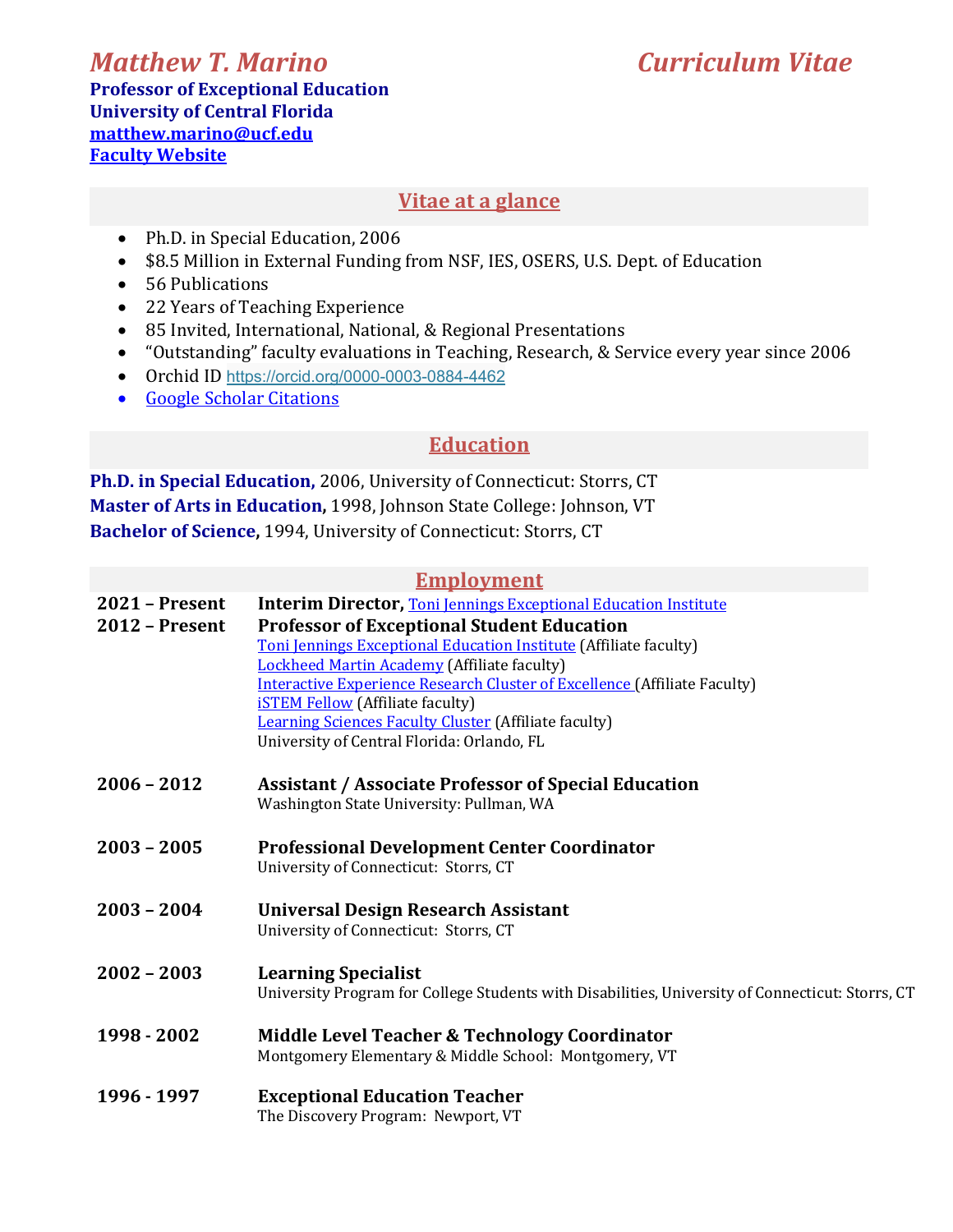### **Professional Honors & Awards**

- 2018 Promotion to Full Professor
- 2017 Inspiring Leaders in STEM Award, presented by Insight into Diversity.
- 2017 Research Incentive Award, presented by The University of Central Florida.
- 2017 Video Games developed from IES and NSF funded projects featured as exemplar science learning games by the U.S. Department of Education in the publication "Reimagining the Role of Technology in Education" (p. 22).
- 2016 Video Games developed from IES and NSF funded projects featured as exemplar science learning games in the U.S. Department of Education publication "Future" Ready Learning" (p. 20).
- 2015 **iSTEM Fellow, University of Central Florida.**
- 2012 Promotion to Associate Professor with Tenure.
- 2012 Most Innovative Technology Product Award Winner with partner Filament Games. SIIA Innovation Incubator Award.
- 2011 National STEM Video Game Challenge Grand Prize Winner with partner Filament Games. \$50K award presented by Aneesh Chopra, United States Chief Technology Officer.
- 2011 Nominated for the Council for Exceptional Children Division for Research Early Career Publication Award.
- 2011 Invited Co-Facilitator, Technology and Media Division showcase presentation on STEM education, Council for Exceptional Children 2011 Annual Conference, Washington D.C.
- 2010 Featured Research Scientist by The Center on Technology and Disability. A project funded by the U.S. Department of Education, Office of Special Education Programs (OSEP).
- 2010 Co-Guest Editor, Journal of Special Education Technology, Topical Issue on STEM Education for Individuals with Disabilities.
- 2010 Empirical articles featured on the National Center on Universal Design for Learning Website, a project funded by the U.S. Department of Education.
- 2010 Excellence in Collaboration and Networking Award, Washington State University.
- 2005 University of Connecticut Doctoral Fellowship Award
- 2004 Pi Lambda Theta International Honor Society in Education
- 2002 Nominations
	- State of Vermont: Teacher of the Year
	- Franklin North-East Supervisory Union: Teacher of the Year

#### **Publications**

#### **\* Denotes doctoral scholarship from funded research projects. Refereed Journal Articles**

Hunt, J. Taub, M., **Marino, M. T.,** Duarte, A., Bentley, B., Holman, K., (2022) Enhancing engagement and fraction concept knowledge with a universally designed game-based curriculum. *Learning Disabilities: A Contemporary Journal*, 20(1), 77 – 95.

**Marino, M. T.,** Vasquez, E., Banerjee, M., Parsons, C., \*Saliba, Y. C., \*Gallegos, B., & \*Koch, A. (2020). Coaching as a means to enhance performance and persistence in undergraduate STEM majors with executive function deficits. *Higher Education Theory and Practice*. 20(5). https://doi.org/10.33423/jhetp.v20i5.3040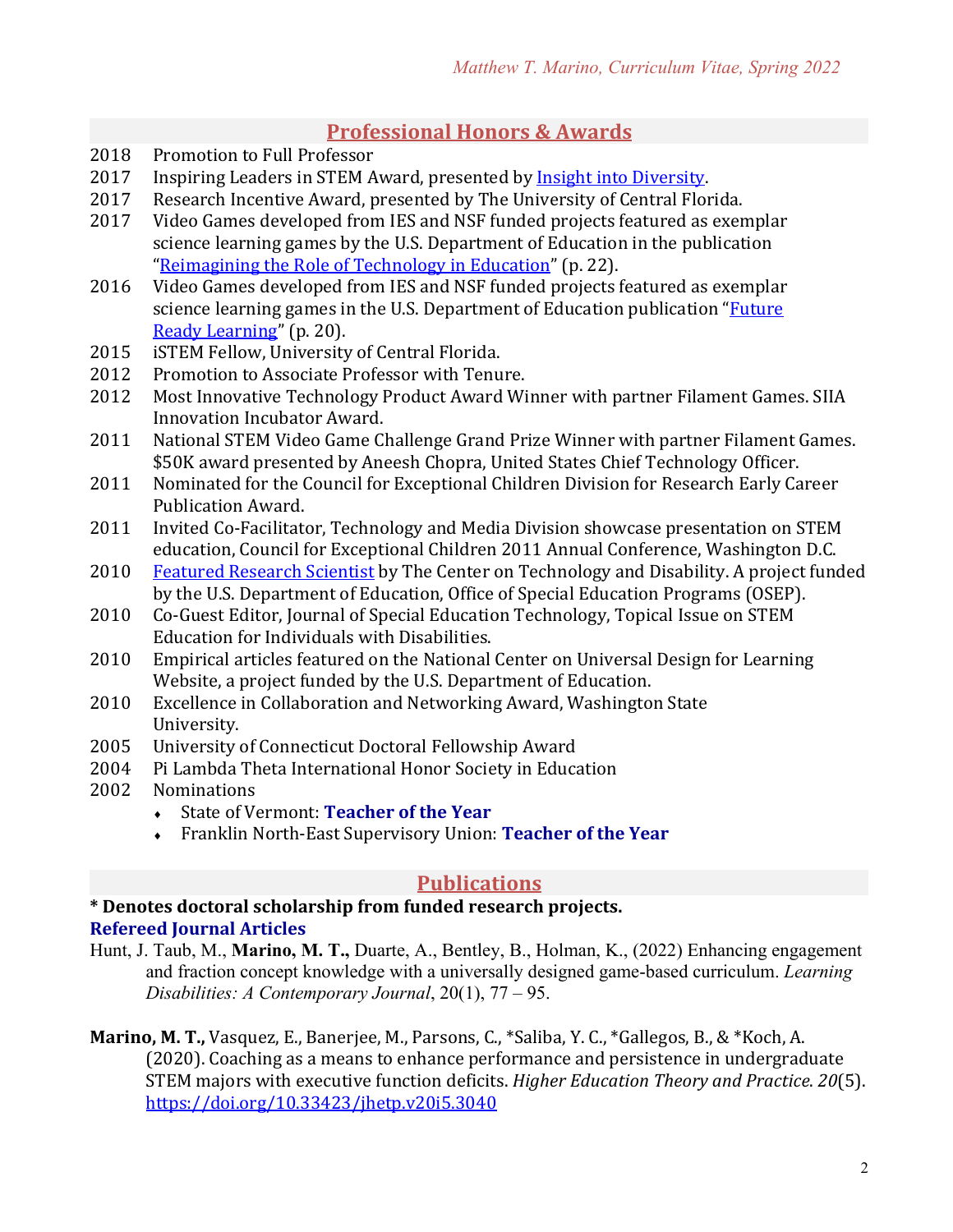- Vasquez, E., & **Marino, M. T.** (2020). Enhancing executive function while addressing learner variability in inclusive classrooms. *Intervention in School and Clinic*. https://journals.sagepub.com/doi/10.1177/1053451220928978
- Basham, J. D., Blackorby, J. & Marino, M. T. (2020). Opportunity in crisis: The role of Universal Design for Learning in educational redesign. *Learning Disabilities: A Contemporary Journal*, *18*(1), 71-91. https://eric.ed.gov/?id=EJ1264277
- Love, T. S., Roy, K. R., & **Marino, M. T.** (2020). How can instructors make appropriate accommodations and modifications while maintaining a safer teaching and learning environment for ALL students and themselves? *International Technology & Engineering Educators Association Journal (ITEEA), 79*(5)*,* 23-27. https://www.iteea.org/Publications/Journals/TET/166256/SSFeb20.aspx
- Smith, S. J., Rao, K., Lowery, A. K., Gardner, J. E., Moore, E., Coy, K., **Marino, M. T.**, & Wojcik, B. (2019). Recommendations for a national research agenda in UDL: Outcomes from the UDL-IRN preconference on research. *Journal of Disability Policy Studies*, 1-12. https://journals.sagepub.com/doi/10.1177/1044207319826219
- \*Mrstik, S., Pearl C., \*Hopkins, R., Vasquez. E., & **Marino, M. T**. (2019). Combating special educator attrition mentor teachers' perceptions of job satisfaction, resiliency and retention. *Australian Journal of Special and Inclusive Education, 43(1),* 27 - 40*.* https://www.cambridge.org/core/journals/australasian-journal-of-special-and-inclusiveeducation/article/combating-special-educator-attrition-mentor-teachers-perceptions-of-jobsatisfaction-resiliency-and-retention/B5EEDE3E9A5F5D2DAC3F0A171677E262
- \*Xie, J., Basham, J. D., **Marino, M. T.**, & Rice, M. (2018). Reviewing research on mobile learning for students with and without disabilities in k-12 educational settings. *Journal of Special* Education Technology, 33(1), 27-39. https://journals.sagepub.com/doi/abs/10.1177/0162643417732292?journalCode=jsta
- Vasquez, E., **Marino, M. T.,** \*Donehower, C., & \*Koch, A. (2017). Functional analysis in virtual environments. *Rural Special Education Quarterly, 36*(1), 17-24. https://journals.sagepub.com/doi/10.1177/8756870517703405
- Pearl, C. E., Vasquez, E., Marino, M. T., Wienke, W., \*Donehower, C., & \*Gourwitz, J. (2017). Establishing content validity of the quality indicators for classrooms serving students with autism spectrum disorder instrument. *Teacher Education and Special Education*, 41(1), http://journals.sagepub.com/doi/abs/10.1177/0888406416687814#articleCitationDow nloadContainer
- Israel, M., \*Wang, S., & **Marino, M. T.** (2016). A multilevel analysis of diverse learners playing life science video games: Interactions between game content, learning disability status, reading proficiency, and gender. The Journal of Research on Science Teaching, 53(2), 324-345. https://onlinelibrary.wiley.com/doi/abs/10.1002/tea.21273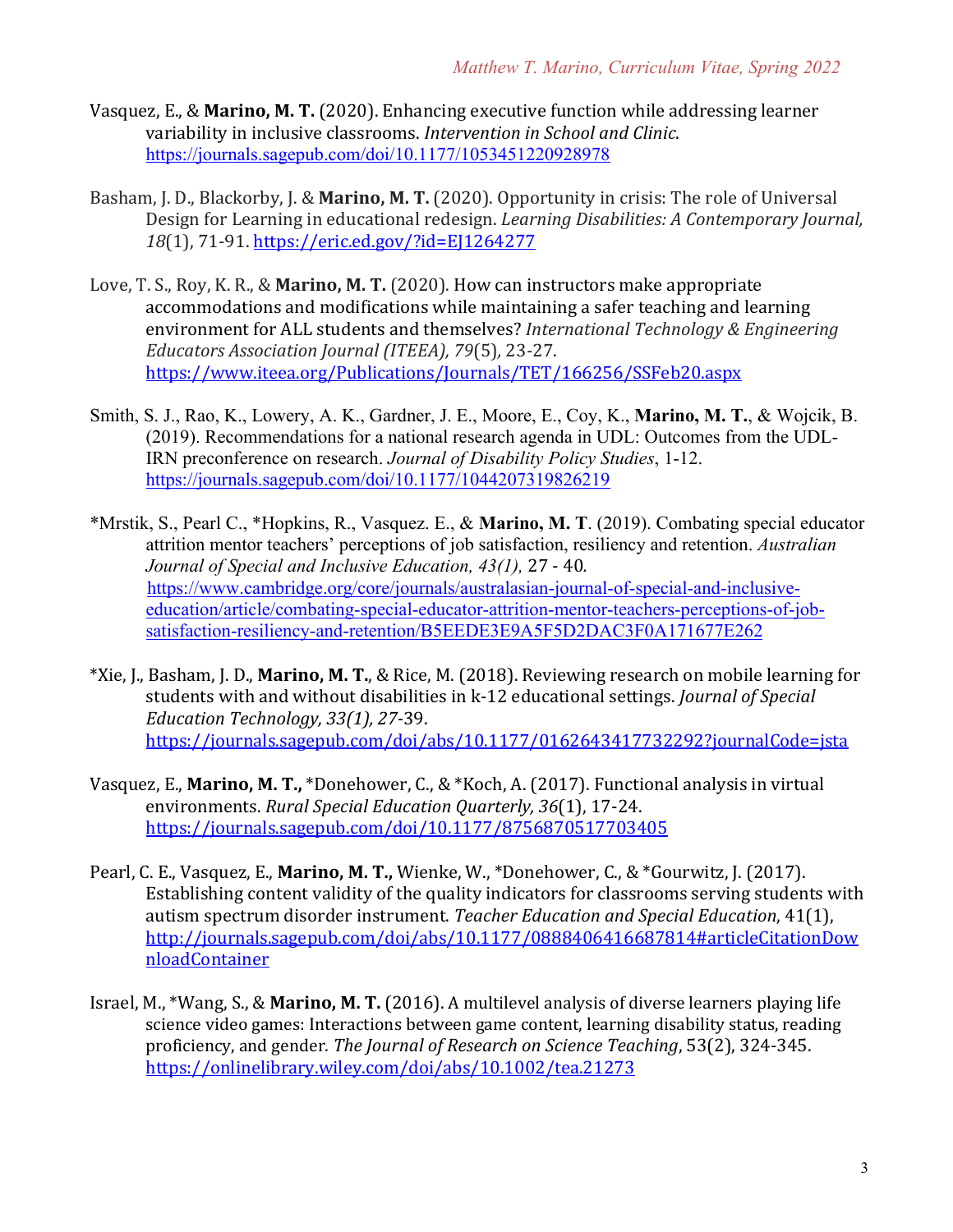- Vasquez III, E., Nagendran, A., Welch, G. F., Marino, M. T., Hughes, D. E., \*Koch, A., & \*Delisio, L. (2015). Virtual learning environments for students with disabilities: A review and analysis of the empirical literature and two case studies. *Rural Special Education Quarterly*, 34(3), 26-32. https://journals.sagepub.com/doi/10.1177/875687051503400306
- Hayes, M. T. & **Marino, M. T.** (2015). Utopia: An imaginative, critical and playful dialogue on the meaning and practice of contemporary education. *E-learning and Digital Media*, 12(3-4), 327-342. https://journals.sagepub.com/doi/full/10.1177/2042753015571039
- **Marino, M. T.,** \*Becht, K., Vasquez III, E., \*Gallup, J., Basham, J. D., & \*Gallegos, B. (2014). Enhancing secondary science content accessibility with video games. *Teaching Exceptional Children*, 47(1), 27-34. https://journals.sagepub.com/doi/abs/10.1177/0040059914542762
- **Marino, M. T.,** Gotch, C., Israel, M., Vasquez, E. III, Basham, J. D., & \*Becht, K. M. (2014). UDL in the middle school science classroom: Can video games and alternative text heighten engagement and learning for students with learning disabilities? *Learning Disability Quarterly*, 37, 87-99. https://journals.sagepub.com/doi/abs/10.1177/0731948713503963?journalCode=ldqa
- \*Coy, K., **Marino, M. T.,** & \*Serianni, B. (2014). Using Universal Design for Learning in synchronous online instruction. *Journal of Special Education Technology*, 29(1), 63-74. https://journals.sagepub.com/doi/abs/10.1177/016264341402900105?journalCode=jst a
- **Marino, M. T., Israel, M., \*Beecher, C. C., & Basham, J. D. (2013). Students' and teachers'** perceptions of using video games to enhance science instruction. *Journal of Science Education and Technology*, 22, 667-680. https://link.springer.com/article/10.1007/s10956-012-9421-9
- Basham, J. D., Smith, S. J., Greer, D. L., & Marino, M. T. (2013). The scaled arrival of K-12 online education: Emerging realities and implications for the future of education. *Journal of Education. 193*(2), 51-60. https://journals.sagepub.com/doi/10.1177/002205741319300206
- Israel, M., **Marino, M.**, Basham, J., & \*Spivak, W. (2013).  $5<sup>th</sup>$  graders as app designers: How diverse learners conceptualize educational apps. *Journal of Research on Technology in Education*, *46*(1), 53-80. https://www.tandfonline.com/doi/abs/10.1080/15391523.2013.10782613
- Basham, J. D. & Marino, M. T. (2013). Understanding STEM education and supporting students through Universal Design for Learning. *Teaching Exceptional Children.* 45(4), 8-15. https://journals.sagepub.com/doi/10.1177/004005991304500401
- **Marino, M. T.** & Hayes, M. T. (2012). Promoting inclusive education, civic scientific literacy, and global citizenship with video games. *Cultural Studies of Science Education, 7*(4), 945-954. https://link.springer.com/article/10.1007/s11422-012-9429-8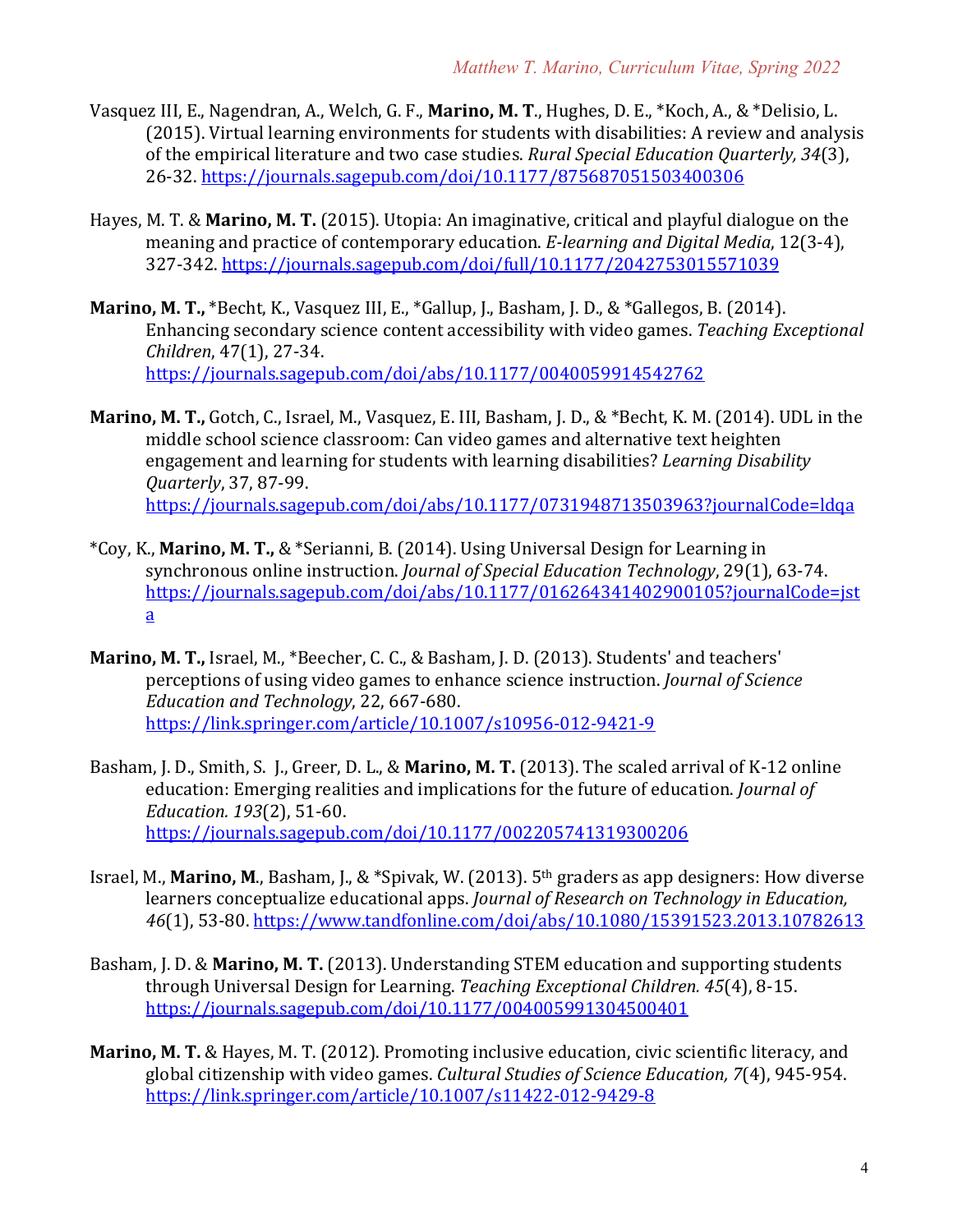- **Marino, M. T.**, Tsuruski, B. K., & Basham, J. D. (2011). Selecting science software for students with learning disabilities and other special needs. *The Science Teacher*, 78(3), 70-72. https://www.researchgate.net/publication/275354001 Selecting software for students with learning and other disabilities
- **Marino, M. T.**, Basham, J. D., & \*Beecher, C. C. (2011). Using video games as an alternative science assessment for students with disabilities and at-risk learners. *Science Scope, 34*(5), 36-41. https://www.jstor.org/stable/44290326
- **Marino, M. T. & \*Beecher, C. C. (2010). Conceptualizing RTI in 21st Century secondary science** classrooms: Video games' potential to provide tiered support and progress monitoring for students with learning disabilities. *Learning Disability Quarterly, 33(4), 299-311*. https://journals.sagepub.com/doi/abs/10.1177/073194871003300407?journalCode=ldqa
- **Marino, M. T.** (2010). Defining a technology research agenda for elementary and secondary students with learning and other high incidence disabilities in inclusive science classrooms. *Journal of Special Education Technology 25*(1), 1-28. https://journals.sagepub.com/doi/10.1177/016264341002500101
- Basham, I. D. & Marino, M. T. (2010). Introduction to the topical issue: Shaping STEM education for ALL students. *Journal of Special Education Technology*, 25(3), 1-2. https://journals.sagepub.com/doi/abs/10.1177/016264341002500301?journalCode=jsta
- **Marino, M. T., Black, A., Hayes, M., & \*Beecher, C. C. (2010). An analysis of factors that affect** struggling readers' comprehension during a technology-enhanced STEM astronomy curriculum. *Journal of Special Education Technology*, 25(3), 35-48. https://journals.sagepub.com/doi/abs/10.1177/016264341002500305
- **Marino, M. T., Coyne, M. D., & Dunn, M. W. (2010). Technology-based curricula: How altered** readability levels affect struggling readers' passage comprehension. *Journal of Computing in Mathematics and Science Teaching, 29*(1), 31-49. https://eric.ed.gov/?id=EJ881592
- \*Messinger-Willman, J., & Marino, M. T. (2010). Universal Design for Learning and assistive technology: Leadership considerations for promoting inclusive education in today's secondary schools. *NASSP Bulletin* 94(1), 5-16. https://journals.sagepub.com/doi/10.1177/0192636510371977
- **Marino, M. T.** (2009). Understanding how adolescents with reading difficulties utilize technology-based tools. *Exceptionality*, 17(2), 88-102. https://www.tandfonline.com/doi/abs/10.1080/09362830902805848
- **Marino M. T.**, Sameshima, P., & \*Beecher, C. C. (2009). Integrating TPACK in pre-service teacher education: Frameworks for promoting inclusive educational practice. *Contemporary Issues in* Technology and Teacher Education, 9(2), 186-207. https://citejournal.org/volume-9/issue-2-09/general/enhancing-tpack-with-assistive-technology-promoting-inclusivepractices-in-preservice-teacher-education/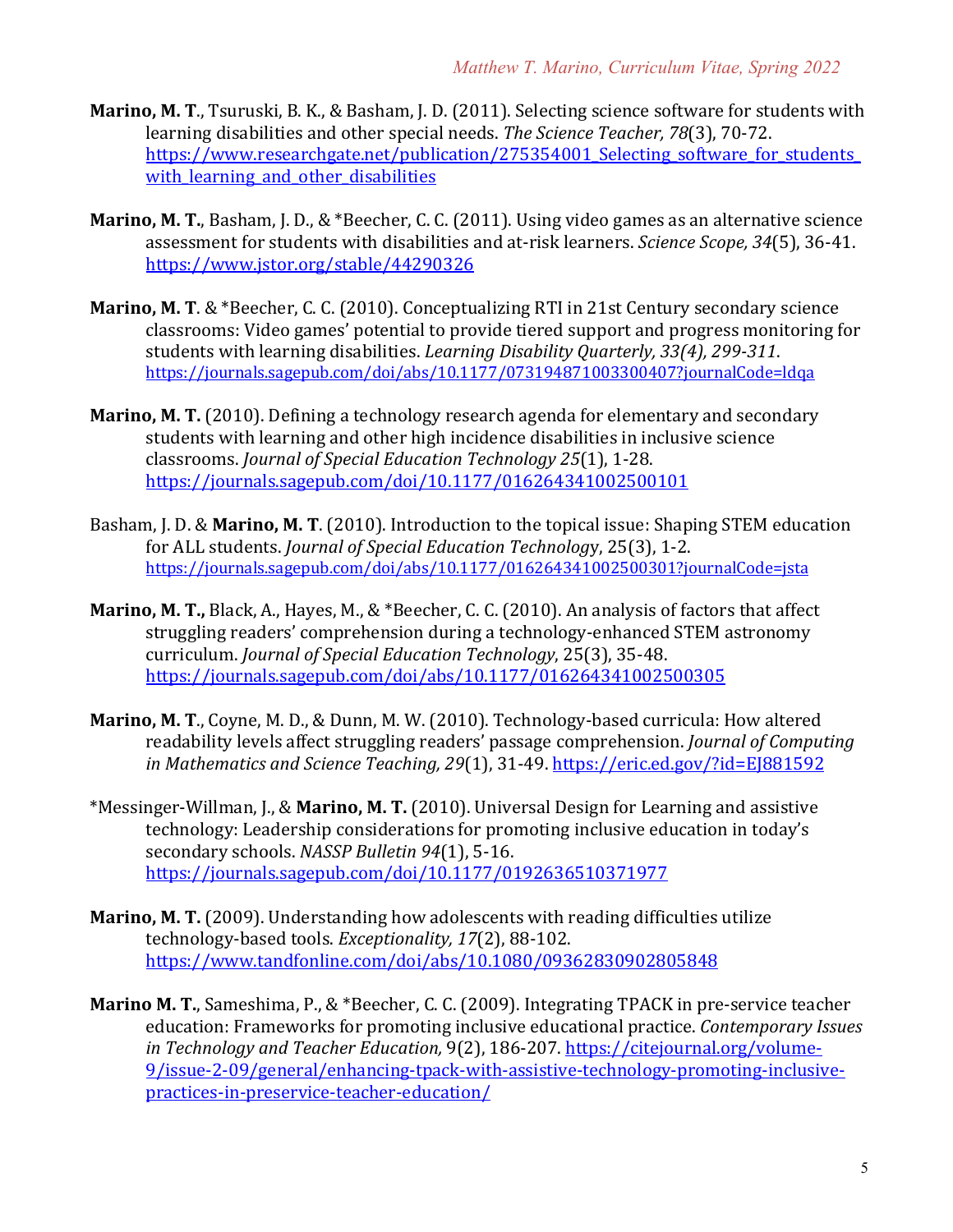- **Marino, M. T., & \*Beecher, C. C. (2008).** Assistive technology policy: Promoting inclusive education for students with reading disabilities. *Northwest Passage: Journal of Educational Practices, 6*(1), 14-22. https://pdxscholar.library.pdx.edu/nwjte/vol6/iss1/3/
- **Marino, M. T.,** Marino, E. C., & Shaw, S. F. (2006). Making informed assistive technology decisions for students with high incidence disabilities. *Teaching Exceptional Children*, 38(6), 18-25. https://journals.sagepub.com/doi/abs/10.1177/004005990603800603?journalCode=tcxa

#### **Journal Guest Editorship**

Basham J. D. & Marino, M. T. (Eds.). (2010). Science, Technology, Engineering, and Mathematics in Special Education. *Journal of Special Education Technology, 25*(3), 1-2.

#### **Refereed Book Chapters**

- **Marino, M. T.,** Vasquez, E., & Parsons, C. (2022). Ensuring students with high incidence disabilities are successful in nontraditional STEM learning environments. In K. Roy & T. S., Love (Eds.), *Safer Makerspaces, Fab Labs, and STEM labs: A collaborative Guide 2<sup>nd</sup> edition.* Vernon, CT: National Safety Consultants, LLC.
- Israel, M., **Marino, M. T.**, Yan, W., & Samuels, J. H. (2021). *Using technology to support effective inclusive elementary schools*. In J. McKleskey, B. Algozzine, & N. L. Waldron (Eds.) Handbook of Effective Inclusive Elementary Schools Research and Practice 2<sup>nd</sup> edition. Milton Park, England: Routledge.
- **Marino. M. T., Parsons, C. A., Brewer, J., & Vasquez, E. (2021). Students with disabilities in** science/STEM. In K. Roy & K. Doyle [Eds.], *Science Laboratory Safety Manual 4<sup>th</sup> edition* (pp. 351-362). Vernon, CT: National Safety Consultants, LLC.
- Basham, J. D., Marino, M. T., \*Hunt, C. & \*Han, K. (2020). Considering STEM for Learners with Disabilities and Other Diverse Needs. In C., Johnson, M., Mohr-Schroder, T., Moore, & L., English (Eds.). *Handbook of Research on STEM Education* (pp. 128-137). Philadelphia, PA: Routledge. ISBN: 9780367075606, 0367075601. https://www.routledge.com/Handbookof-Research-on-STEM-Education/Johnson-Mohr-Schroeder-Moore-English/p/book/9780367075620
- Madaus, J. W., Dukes III, L. L., Fleming, A. R., Lindstrom, J. E., Lindstrom, W., & Marino, M. T. (2020). Promoting access to supports and accommodations in postsecondary education. In K. Shogren and M. Wehmeyer (Eds.), *Handbook of Adolescent Transition Education for Students with Disabilities.* 330-345. New York: Routledge. https://www.routledge.com/Handbook-of-Adolescent-Transition-Education-for-Youthwith-Disabilities/Shogren-Wehmeyer/p/book/9780367188016
- **Marino, M. T.,** Israel, M., Vasquez, E., \*Fisher, K. M., & \*Gallegos, B. (2019). Teaching and learning with technology. In A. S. Canestrari, & B. A. Marlowe (Eds.), *The Wiley International Handbook of Educational Foundations* (pp. 245-261)*.* Hoboken, NJ: Wiley Blackwell. ISBN: 978-1-118-93180-6. https://www.wiley.com/enus/The+Wiley+International+Handbook+of+Educational+Foundations-p-9781118931806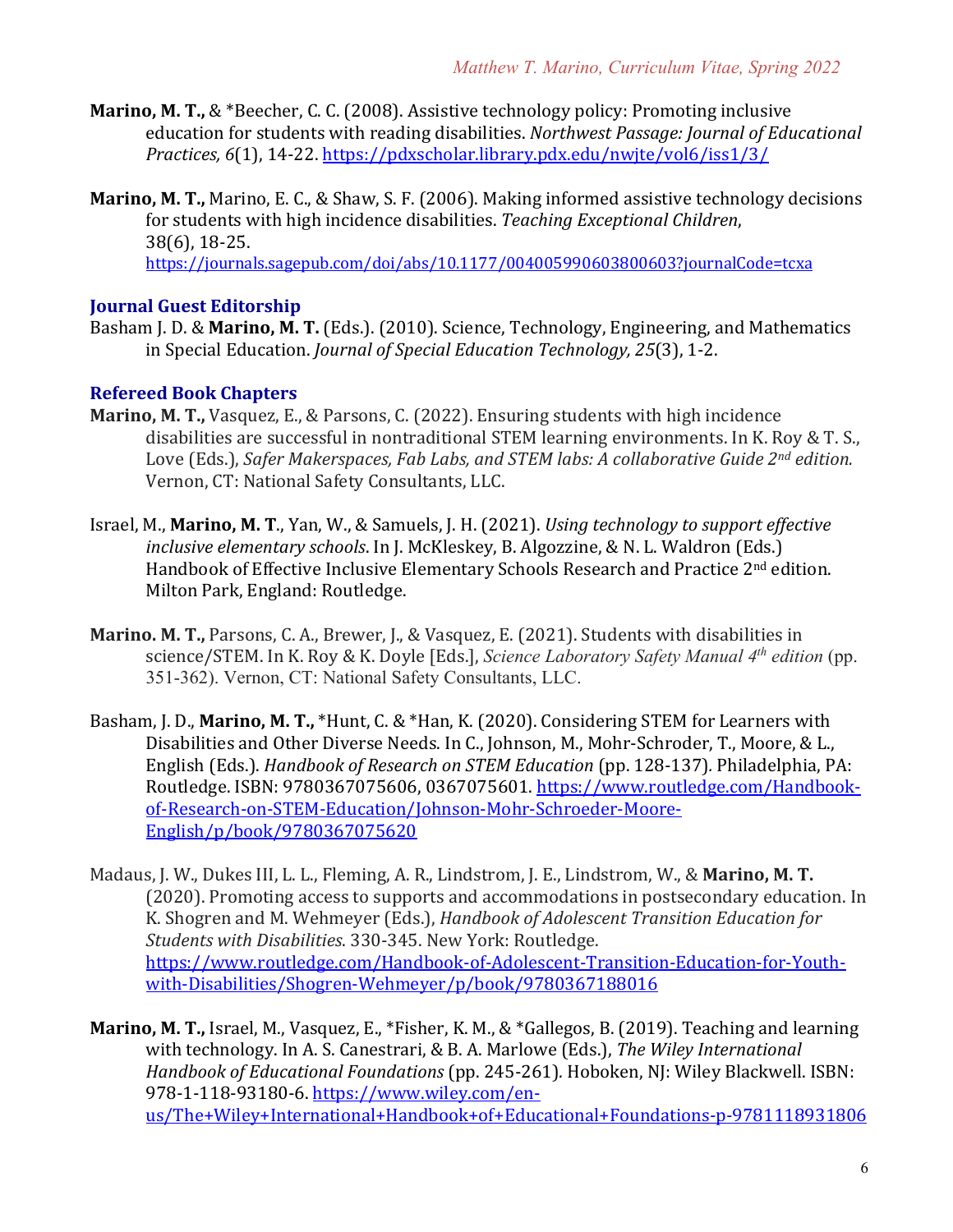**Marino, M. T.** (2002). Developing a middle level science learning center investigation. In Voss, R. (Ed.), *The world in the minds of our pupils: A necessary change of perspectives in teaching methods (pp. 85-104).* Neuwied, Germany: Luchterhand.

#### **Commissioned Paper**

Israel, M., **Marino, M.**, \*Delisio, L., & \*Serianni, B. (2014). Supporting content learning through technology for K-12 students with disabilities (Document No. IC-10). Retrieved from University of Florida, Collaboration for Effective Educator, Development, Accountability, and Reform Center (CEEDAR). http://ceedar.education.ufl.edu/tools/innovation-configurations/

#### **Professional Development Handbooks**

- **Marino, M.,** \*Rollins, G., \*Deleon, A., & \*Roselle, R. (2005). Professional development center coordinator handbook. Storrs: University of Connecticut, Neag School of Education.
- **Marino, M.**, Scott, S., McGuire, J., & \*Embry, P., (2004). Assess the assessment: A case study on the application of Universal Design for Instruction in the graduate teaching assistant role. Storrs: University of Connecticut, Center on Postsecondary Education and Disability.
- **Marino, M.,** Scott, S., McGuire, J., & \*Embry, P., (2004). Dramatic tension: A case study on the application of Universal Design for Instruction in the graduate teaching assistant role. Storrs: University of Connecticut, Center on Postsecondary Education and Disability.

#### **Refereed Proceedings**

- **Marino, M. T.** & Vasquez, E. (2020). *Coaching as a means to enhance executive function for postsecondary STEM majors*. AERA annual conference. San Francisco, CA. Conference Cancelled.
- Vasquez, E. & Marino, M. T. (2020). *A* five-year PLS-SEM study of postsecondary STEM majors. AERA Annual conference. San Francisco. CA. Conference Cancelled.
- **Marino, M. T.** & Vasquez, E. (2019). *Changing students' lives with personalized executive function mentoring.* 2019 UDL IRN Summit. Retrieved from https://www.learningdesigned.org/resource/changing-students-lives-personalizedmentoring
- **Marino, M. T.,** Vasquez, E., & Basham, J. D. (2017). *Preparing special educators to promote college* and career readiness in STEM: The *iCAN project*. Proceedings from the American Education Research Association Annual Meeting. San Antonio, TX.
- **Marino, M. T., Basham, J. D., & Vasquez, E. (2017).** Teen Career Pathway: An analysis of a career preparation video game for middle school students with and without disabilities. Proceedings from the American Education Research Association Annual Meeting. San Antonio, TX.
- \*Coy, K., **Marino, M. T.**, & \*Serianni, B. (2015). *Measuring Universal Design for Learning in the* virtual school landscape. Selected papers from the 2014 UDL-IRN Summit (pp. 91-110). Lawrence, KS: UDL IRN published monograph.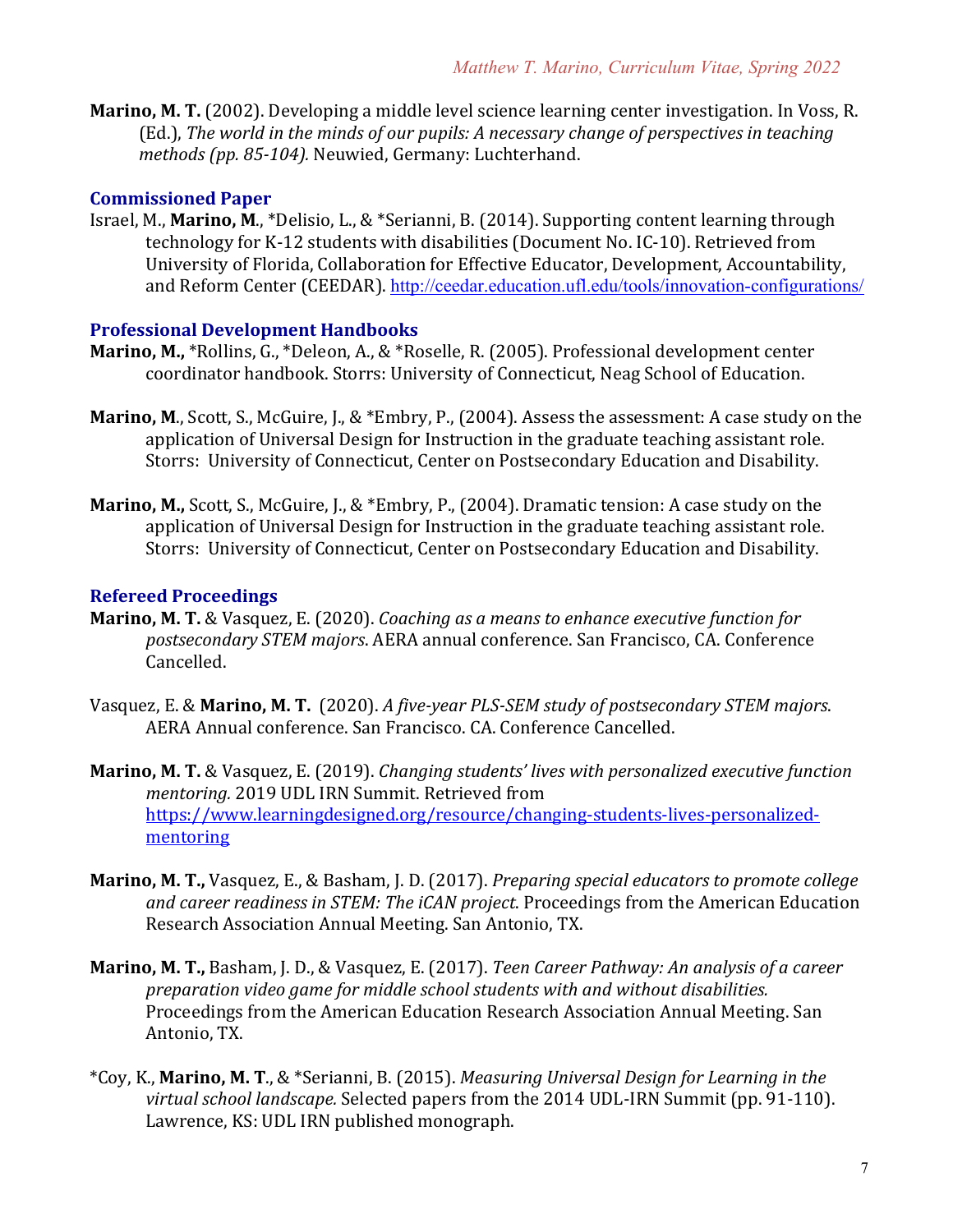- \*Koch, A., Vasquez, E., Marino, M. T., Straub, C., Schaffer, K., & \*Donehower, C. (2014). *Trial based functional analysis in virtual environments for teacher preparation.* Proceedings from the Second Annual TeachLivE Conference. Orlando, FL.
- Vasquez, E., Straub, C., \*Nagendran, A., **Marino, M. T.,** Schaffer, K., \*Koch, A., \*Delisio, L., & Russel, M. (2014). A comparison of simulated and traditional environments on the social responses *for children with autism.* Proceedings from the Second Annual TeachLivE Conference. Orlando, FL.
- Israel, M., \*Wang, S., Marino, M. T., & Basham, J. D. (2014). A multilevel analysis of diverse learners playing science video games: Interactions between gaming features, learning disability status, reading proficiency, and gender. Paper presented at the American Educational Research Association 14<sup>th</sup> Annual Meeting. Philadelphia, PA.
- **Marino, M. T., & Black, A. (2010).** *Factors associated with struggling readers' achievement in a technology-based astronomy curriculum.* Paper presented at the American Educational Research Association 10<sup>th</sup> Annual Meeting. Denver, CO.
- **Marino, M. T.** (2008). *Washington State University Technology Resource Database: Identifying* effective technology designs for students with dyslexia. ED-MEDIA World Conference on Educational Multimedia, Hypermedia, and Telecommunications (pp. 1302-1306). Vienna, Austria.
- **Marino, M. T.** (2007). *Technology-based curricula: Implications for adolescent students with* reading difficulties. In G. Marks (Ed.), Association for the Advancement of Computing in Education. Society for Information Technology & Teacher Education: 18th International Conference (pp. 3634-3640). San Antonio, TX.
- Page, M., Marlowe, B., Hauge, K., Marino, M. T., & Maloney, D. (2003). The tyranny of progressive public schooling: Shaking up the dominant class. In J. Lasonen & L. Lestinen (Eds.), Teaching and Learning for Intercultural Understanding, Human Rights and a Culture of Peace. UNESCO Conference Proceedings: Intercultural Education, Institute of Educational Research (pp. 15-18.), University of Jyvaskyla, Finland.

#### **Manuscripts in Press or Review**

Hunt, J., Taub, M, Marino, M. T., Duarty, A, & Bently, B. (In review) Enhanced engagement and fraction concept knowledge with a universally designed game-based curriculum. *Intervention in School and Clinic.*

#### **Educational Video Games**

- North Carolina State University (PI Hunt) and University of Central Florida (Co-PIs Marino & Taub). (2021). Dream 2B. Product of NSF award #1949122
- Filament Games & Marino, M. T. (2016). Prisoner of Echo. Product of NSF Award 09-541. Filament Games. Madison: WI.
- Filament Games & Marino M. T. (2012). Cell Command. Product of U.S. Department of Education, Institute of Education Sciences Award #ED-IES-10-C-0023. Filament Games. Madison: WI.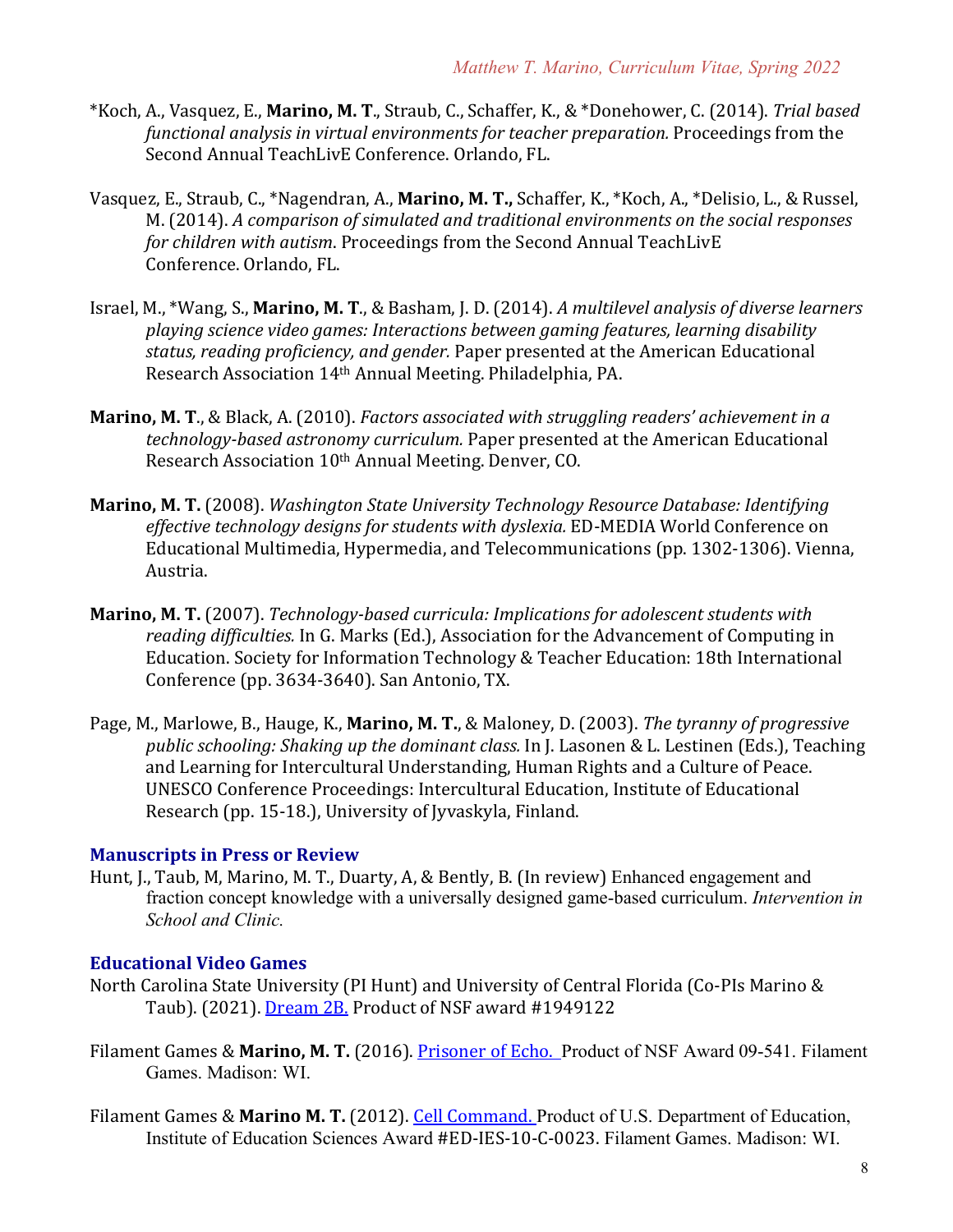- Filament Games & Marino M. T. (2012). Crazy Plant Shop. Product of U.S. Department of Education, Institute of Education Sciences Award #ED-IES-10-C-0023. Filament Games. Madison: WI.
- Filament Games & Marino M. T. (2012). Reach for the Sun. Product of U.S. Department of Education, Institute of Education Sciences Award #ED-IES-10-C-0023. Filament Games. Madison: WI.
- Filament Games & Marino M. T. (2012). You Make Me Sick!. Product of U.S. Department of Education, Institute of Education Sciences Award #ED-IES-10-C-0023. Filament Games. Madison: WI.

#### **External Funding**

#### **National Funding**

- 2021-2025 National Center to Improve Faculty Capacity to Use Educational Technology in Special Education, Early Intervention, and Related Services Personnel Preparation and Leadership Personnel Preparation: **Center for Innovation, Design, and Digital Learning**. Co-Principal Investigator. 2.5 million. U.S. Department of Education, Office of Special Education Programs. Award #H327F200008.
- 2020 2023 Enhancing Engagement and Conceptual Understanding of Fractions for **Students with Learning Disabilities using the Model Education Mathematics Curriculum.** Co-Principal Investigator. 1.4 million. National Science Foundation. Award #1949122.
- 2019 2023 Technology Enhanced Learning Enabled by Partner Organizations, Research, **& Teaching Success: TELEPORTS.** Principal Investigator. 1.25 million. U.S. Department of Education, Office of Special Education Programs. Award #H325D180022.
- 2018 2019 Operation Investigation Translation and Hero Elementary Container Game **Development for Project Ready to Learn (RTL).** \$110,000. Co-Principal Investigator. Contract with Public Broadcasting Stations (PBS), U.S. Department of Education Award Number U295A100025, CFDA No. 84.295A
- 2018 2019 **Sound Game Development for Project Ready to Learn (RTL)**. \$150,000. Co-Principal Investigator. Contract with Public Broadcasting Stations (PBS), U.S. Department of Education Award Number U295A100025, CFDA No. 84.295A
- 2018 2019 Lights and Shadow Game Development for Project Ready to Learn (RTL). \$135,847. Co-Principal Investigator. Contract with Public Broadcasting Stations (PBS), U.S. Department of Education Award Number U295A100025, CFDA No. 84.295A
- 2015 2018 Interdisciplinary Coaching As a Nexus for transforming how institutions support undergraduates in STEM (iCAN). \$250,000, Principal Investigator, National Science Foundation (NSF 14-588). Award #1505202.

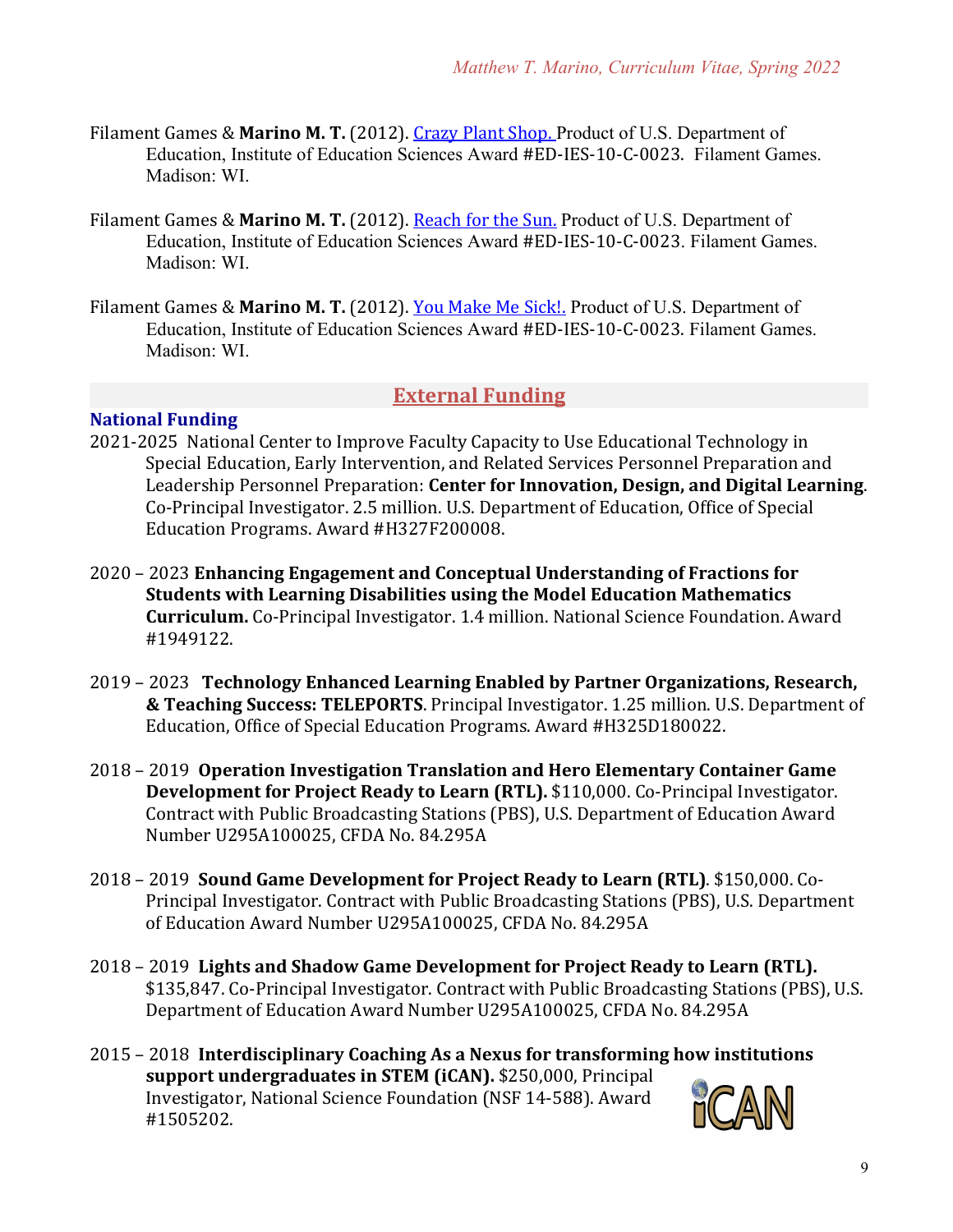- 2015 2020 Preparing special educators in Autism Spectrum Disorders. \$1.25 million, Co-Principal Investigator, U.S. Department of Education Office of Special Education and Rehabilitation Services (CFDA 84.325). Award #H325K150201.
- 2010 2013 **Game-enhanced interactive life science for students with learning disabilities.** \$838,000, Co-Principal Investigator. U.S. Department of Education, Institute of Education Sciences. Education technology products for students (ED-IES-10-R-0008)**.** Award #ED-IES-10-C-0023. Life Science





 $\leq 4$  main units



Teacher & Student Guides

2010 - 2013 Interactive Field Investigation Guide (iFIG): An accessible platform to provide

**STEM for ALL** \$400,000, Co-Principal Investigator, U.S. Department of Education, Office of Special Education & Rehabilitative Services, Steppingstones of technology innovation for children with disabilities (CFDA 84.327A), Award # H327A100047.

2011 **Game-enhanced Interactive Physical Science, \$150,000, Co-**Principal Investigator, National Science Foundation (NSF 09-541) Award # IIP-1046229.





## **Invited Presentations, Workshops, & Webinars**

- **Marino, M. T.,** Zhang, L., \*Wilder, T., \*Goldman, S., \*Hoekstra, N. J., \*Grays, A. (2022, April). **Presentation.** Get to know the CIDDL Center. Universal Design for Learning Implementation and Research Network. Annual Summit. Virtual.
- **Marino, M. T.,** & Parsons, C. (2022, January). **Presentation.** Technology trends and needs for preparing special educators and related service personnel: CIDDL Center. Council for Exceptional Children Annual Conference. Orlando, FL.
- Marino, M. T., & Moore, E. (2021, November). Webinar. *Universal Design for Learning in Inclusive Education Services: A vision for the future.* Florida Center for Students with Unique Abilities. Orlando, FL.
- Blackorby, J., Israel, M., Marino, M. T., & Moore, E. (2021, June). Webinar. *Embracing student* differences in STEM education. National Science Foundation. Community for Advancing Discovery Research in Education PI Meeting. Washington, D.C.
- **Marino, M. T.** & Marino, E. F. (2021, May). **Webinar.** *Model Mathematics Education (ModelME): A* video game for students in tier two elementary classrooms. National Center for Innovation, Design, and Digital Learning (CIDDL). Lawrence, Kansas.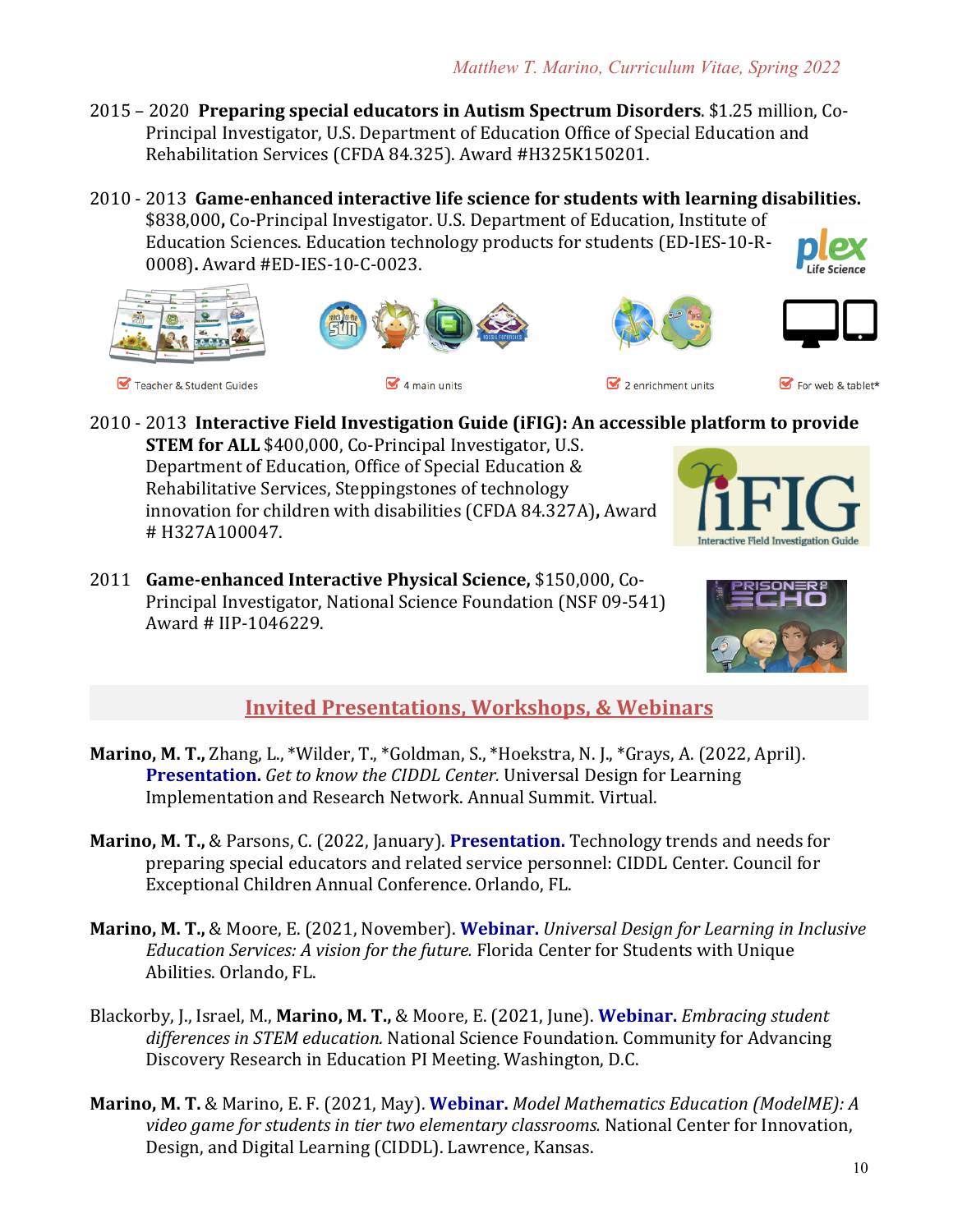- **Marino, M. T., Anderson, K., & Brewer, J. (2020, June). Presentation.** *Universal Design for* Learning in Video Games. *UDL-IRN Virtual Summit.* UDL-IRN & CAST. Wakefield, MA.
- **Marino, M. T.** & Vasquez, E. (2020, May). **Webinar.** *Universal Design for Learning in Virtual Environments.* Unconference. Sponsored by the U.S. Department of Education Institute of Education Sciences, CAST, & Benetech, Washington, D.C.
- Vasquez, E. & Marino, M. T. (2020, January). Presentation. *Infusing Universal Design for* Learning in Virtual Environments. Lunch with Leaders Project Directors Meeting. Office of Special Education Programs, U.S. Department of Education. Washington D.C.
- **Marino, M. T., Parson, C., & Vasquez, E. (2019, December). Presentation.** *Infusing Universal Design for Learning in video games*. Universal Design for Learning Implementation & Research Network southeastern conference. Orlando, FL.
- Vasquez, E., Pearl, C., Marino, M. T., Hopkins, R., (2018, August). Presentation. Quality indicators for classrooms serving students with autism spectrum disorders (QIASD). OSEP Project Directors Conference. Washington, DC.
- Basham, J. D., Bergman, M., Howery, K., & Marino, M. T. (2017, May). Webinar. *Overcoming the controversy of technology and UDL*. Universal Design for Learning Implementation and Research Network.
- **Marino, M. T.** & Vasquez, E. (2017, May). Presentation. *Understanding executive function* disorders in postsecondary education. UCF Summer Faculty Development Conference.
- \*Schreffer, J. & **Marino, M. T.** (2017, May). **Presentation.** *Universal Design for Learning: A framework for accessible curricular materials.* UCF Summer Faculty Development Conference.
- **Marino, M. T.** (2017, May). **Keynote.** *Strategies for mastering life with a disability*. Orange County High School High Tech Program. Orlando, FL.
- **Marino, M. T.** (2017, April). **Presentation.** *Infusing Universal Design for Learning in video games.* Public Broadcast System (PBS) Kids & WestEd. Washington: DC.
- Gardner, J. E., Lowery, A., Marino, M. T., Rao, K., Smith, S., & Wojic, B. (2017, March). Panel **Discussion.** *Critical issues for UDL research.* UDL Implementation and Research Network Summit. Orlando, FL.
- Gardner, J. E., Lowery, A., **Marino, M. T.,** Rao, K., Smith, S., & Wojic, B. (2017, March). **Panel Discussion.** *UDL research: The next phase.* UDL Implementation and Research Network Summit. Orlando, FL.
- **Marino, M. T.** (2017, March). **Presentation.** *Designing educational video games.* Crooms Academy of Information Technology. Sanford, FL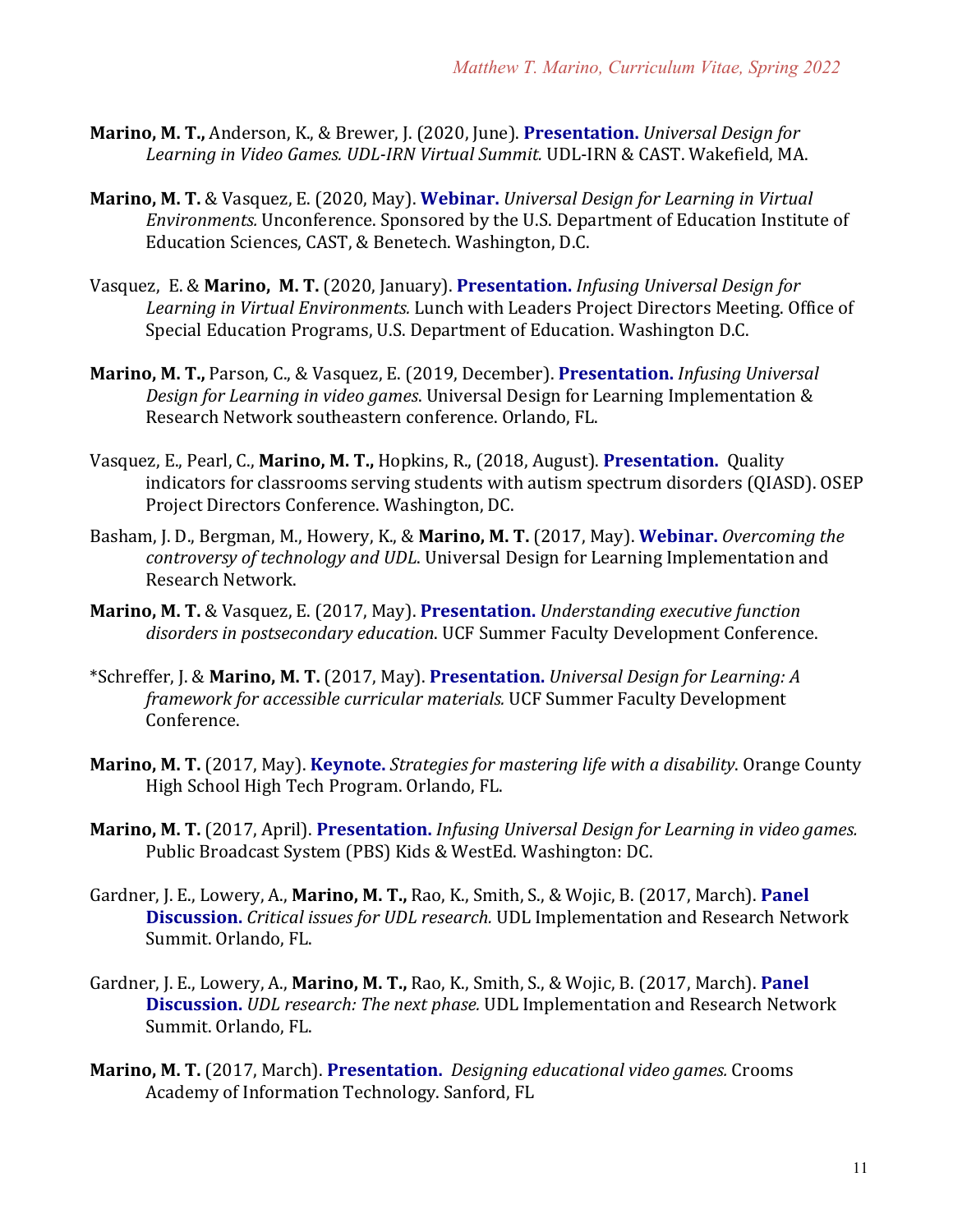- **Marino, M. T.** (2016, November). **Presentation.** *Research strategies to promote academic success.* University of New South Wales (UNSW). Sydney: AU.
- Basham, J. D., Dieker, L. A., Gardner, J. E., Marino, M. T., & Vasquez, E. (2016, November). Panel **Discussion**. *Innovative technologies in teacher preparation programs.* Teacher Education Division of the Council for Exceptional Children Annual Conference. Lexington, KY.
- Israel, M., Marino, M. T., Moody, A., & Munson, J. (2016, September). Webinar. *Innovations in STEM* education: Technology to support students with autism. U.S. Department of Education Offices of Special Education Programs and STEM initiatives.
- **Marino, M. T.** (2016, April). Presentation. *iCAN: A collaborative study to promote STEM performance and persistence for college students with disabilities.* Landmark College, Putney VT.
- **Marino, M. T.,** Vasquez, E., Hines, R., & Holbrook, J. (2016, April). **Workshop.** *Technology Innovations at the University of Central Florida*. Florida Technology Leadership Consortium. Orlando, FL.
- Basham, J. D., Marino, M. T., DeCoste, D., & Diedrich, J. (2016, February). Presentation. *Universal Design for Learning town hall forum.* Assistive Technology Industry Association (ATIA) Annual Conference. Orlando, FL.
- **Marino, M. T.** (2016, January). **Presentation.** *Bringing a model of STEM supports for students with* disabilities to scale: The *iCAN project*. American Educational Research Association special education STEM meeting. University of California, Santa Barbara, CA.
- Israel, M. & Marino, M. T. (2015, May). Webinar. *Enhancing content learning with technology for* students with disabilities. CEEDAR Center. University of Florida. Gainesville, FL.
- **Marino, M. T.** (2014, November). **Keynote.** *Designing learning environments for all students: Increasing access through technology.* Urban Collaborative 20<sup>th</sup> Anniversary Meeting. Houston, TX.
- **Marino, M. T.** (2014, August). **Workshop.** *Designing effective online special education graduate programs.* University of Kansas Center for Research on Learning. Lawrence, KS.
- \*Coy, K., **Marino, M. T.,** & \*Serianni (2014, January). **Pre-conference workshop.** *Universal Design for Learning in k-12 virtual schools.* Florida Education Technology Conference. Orlando, FL.
- **Marino, M. T.,** Osmond, S., Pineda, L., Merritt, G. C., & Leboff, J. (2014, January). Presentation. *Can* video games make you smarter? Orlando Science Center. Orlando, FL.
- **Marino, M. T.** (2013, April). Presentation. *Universal Design for Learning in virtual learning* environments. Harvard Graduate School of Education. Cambridge, MA.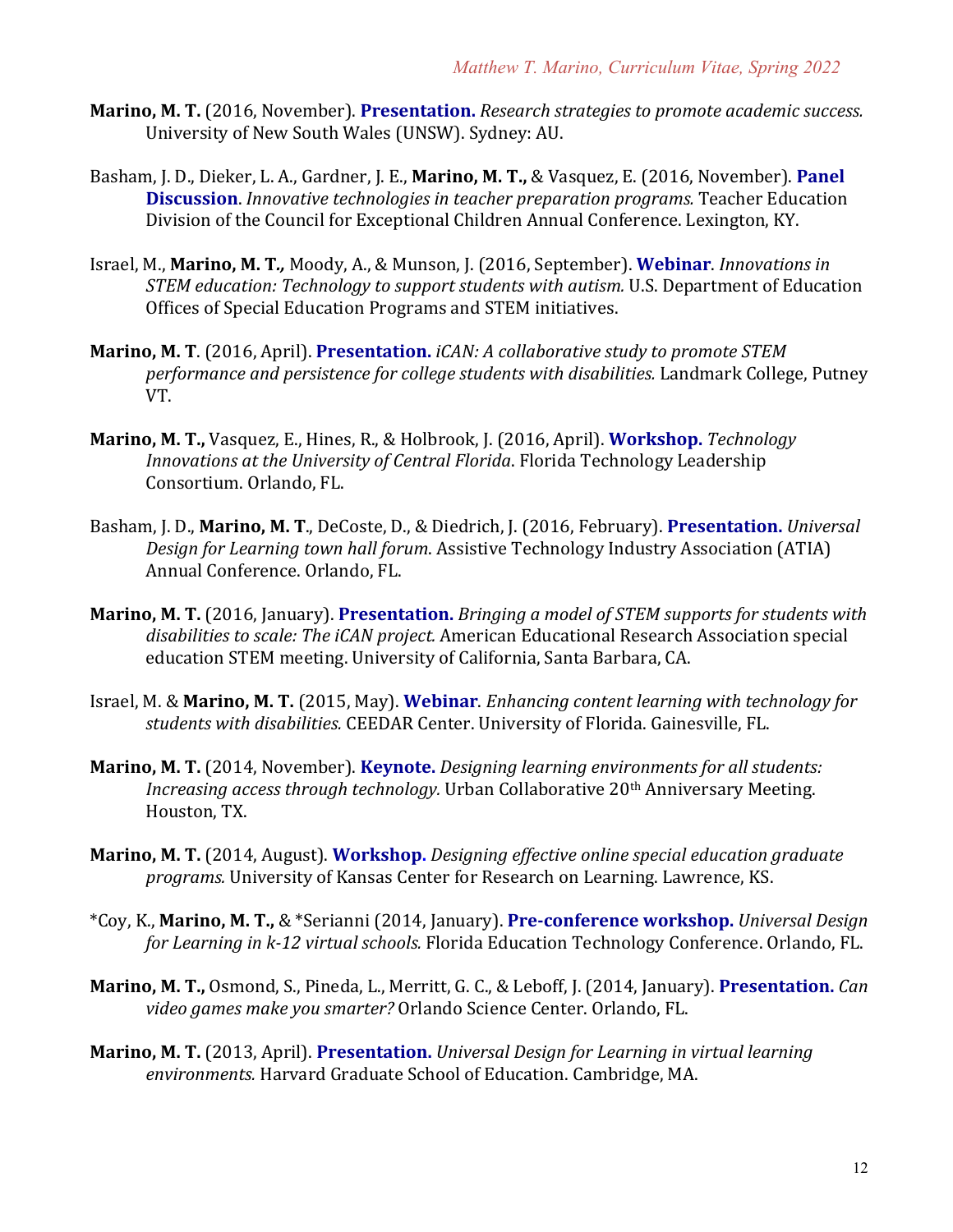- **Marino M. T.** (2012, November). Featured Speaker. *Increasing middle school students' STEM performance using video games.* University of Central Florida Research and Commercialization Outreach Services annual meeting. Orlando, FL.
- Rose, D., Edyburn, D., Basham, J. D., & Marino, M. T. (2012, April). Presentation. *Supporting UDL: Current and future innovations.* Council for Exceptional Children Annual Convention. Denver, CO.
- **Marino, M. T.** (2011, May). **Keynote.** *Using video games to engage all students in STEM!* Bringing STEM Innovations to Life Annual Conference. Cincinnati, OH.
- **Marino, M. T.** (2011, October). **Presentation.** *Enhancing STEM education with video games.* University of Kansas, Center for Research on Learning. CRL Learns Lecture Series. Lawrence, KS.
- Basham, J. D., Israel, M., Marino, M. T., Gardner, J. E., & \*Gauthier, W. (2011, April). Presentation. Using technology to support science, technology, engineering, and mathematics (STEM) for all. Council for Exceptional Children Annual Convention: Technology and Media Showcase Presentation. Baltimore, MD.
- **Marino, M. T.** (2009, April). **Presentation.** *Improving curriculum access with multiplayer virtual* reality games. Council for Exceptional Children Annual Convention. Seattle, WA.
- **Marino, M. T.** (2004, November). Presentation. *Assessment in the inquiry-based science classroom*. Galileo Project. Storrs, CT.
- Kelleher, J. & Marino, M. T. (2004, October). Presentation. *Using measurement, evaluation and* communication to introduce a new electronic portfolio assessment system in the Neag School of Education. Assessment Institute. Indiana University-Purdue University Indianapolis, IN.
- **Marino, M. T.** (2004, April). **Presentation.** *Implementing science curriculum reform.* Galileo Project. Storrs, CT.
- **Marino, M. T.** (2003, September). Presentation. *Creating a constructivist-learning environment in your classroom. Second Congress on Educational Reform. Reinventing Schools: Praxis,* Reflection & Instruction. Koblenz, Germany.

#### **Refereed Conference Presentations**

#### **International**

- **Marino, M. T., Hunt, J., Taub, M.& \*Holman, K. (2022, April).** *Dream2B*. Universal Design for Learning Implementation and Research Network. Annual Summit. Virtual.
- **Marino, M. T.,** \*Wilder, T., \*Patterson, M. S., \*Grace, B., \*Grays, A., \*Holman, K., & \*Rujimora, J. (2022, April). *Mapping the future: Teacher preparation across the United States.* Universal Design for Learning Implementation and Research Network. Annual Summit. Virtual.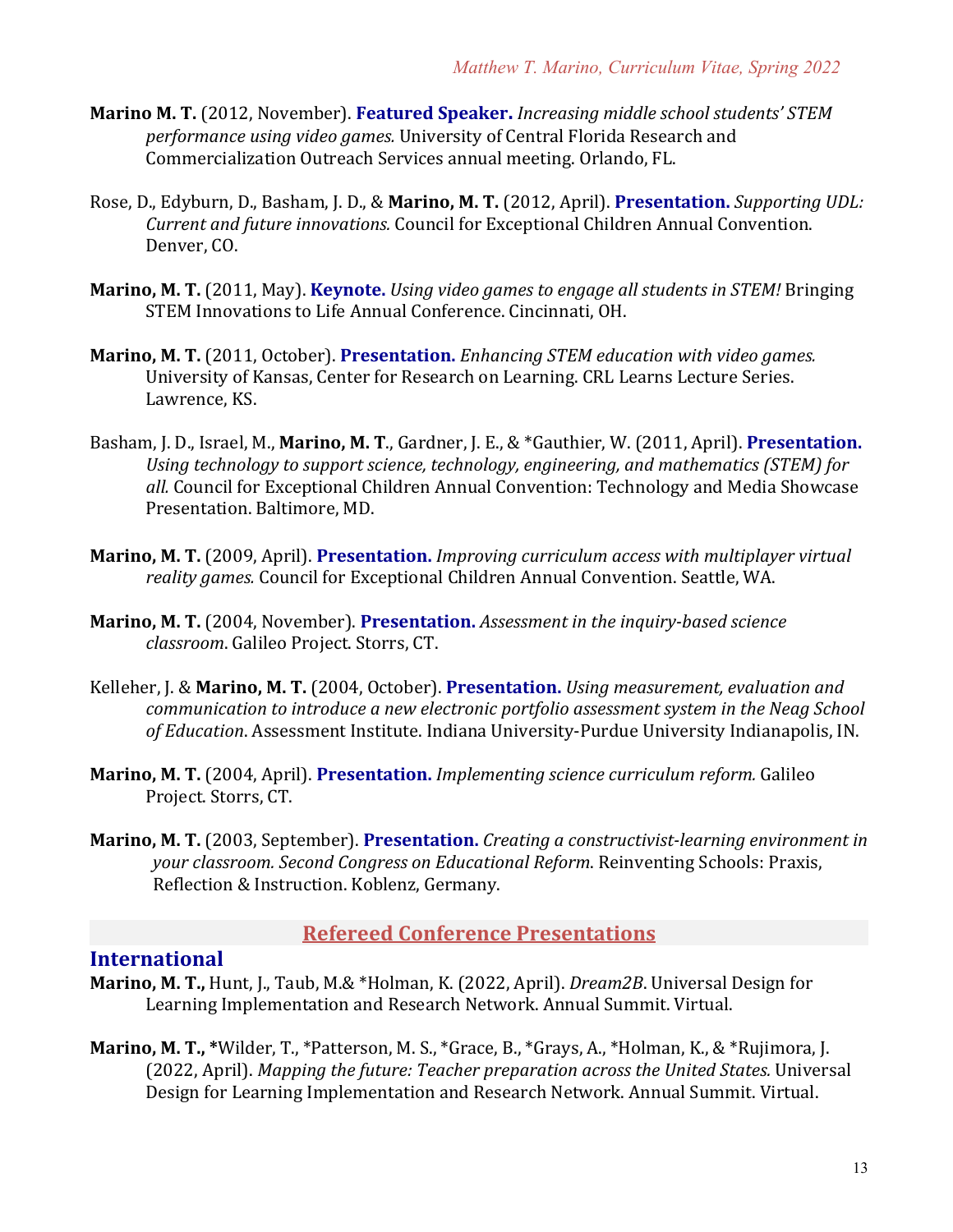- **Marino, M. T.,** Vasquez, E., & \*Coy, K. (2016, November). An analysis of Universal Design for Learning during online instruction. Australian Association of Research in Education. Melborne, AU.
- **Marino, M. T., Vasquez, E., & Basham, J. D. (2016, November).** Teen Career Pathway. A science, technology, engineering, and mathematics (STEM) career video game pilot study. Australian Association of Research in Education. Melborne, AU.
- **Marino, M. T., &** Vasquez E. (2016, November). *Teaching teachers to promote college and career* readiness in science, technology, engineering, and mathematics (STEM): The iCAN project. Australian Association of Research in Education. Melbourne, AU.
- \*Coy, K., **Marino, M. T.**, & \*Serianni, B. (2013, October). *Universal Design for Learning in the virtual* school *landscape*. International Association for K-12 Online Learning (iNACOL) Blended and Online Learning Symposium annual conference. Orlando, FL.
- Basham, J. D., Dunn, A., Marino, M. T., Rose, D., H., Yoo, D., & Zabala, J. (2013, June). *Innovation and Universal Design for Learning*. International Society for Technology in Education Annual Convention. San Antonio, TX.
- **Marino, M. T.** (2008, July). *Washington State University Technology Resource Database: Identifying* effective technology designs for students with dyslexia. ED-MEDIA World Conference on Educational Multimedia, Hypermedia, and Telecommunications. Vienna, Austria.
- **Marino, M. T.** (2007, March). *Technology-based curricula: Implications for adolescent students* with reading difficulties. Society for Information Technology & Teacher Education: 18th International Conference. San Antonio, TX.
- Marlowe, B., & Marino, M. T. (2003, June). *The tyranny of progressive public schooling: Shaking up the dominant class*. UNESCO: Teaching and Learning for Intercultural Understanding, Human Rights and a Culture of Peace. [yvaskyla, Finland.]

#### **National Presentations**

- **Marino, M. T., Hunt, J., H., & Taub, M. (2022, April). An analysis of Universal Design for Learning** guidelines, principles, and checkpoints in a contemporary mathematics videogame. American Education Research Association Annual Meeting. San Diego, CA.
- **Marino, M. T.** & Parsons, C. (2022, January). *Technology trends and needs for preparing special educators and related service personnel: The CIDDL Center.* Council for Exceptional Children Annual Convention. Orlando, FL.
- Hunt, J. H., Taub, M., Marino, M. T., Duarte, A., Anderson, K. & Brewer, J. (2021, October). *Universal Design of a Tier 2 Fraction Video Game.* 43<sup>rd</sup> Annual Meeting of the North American Chapter of the International Group for the Psychology of Mathematics Education (PME-NA 43). Philadelphia, PA.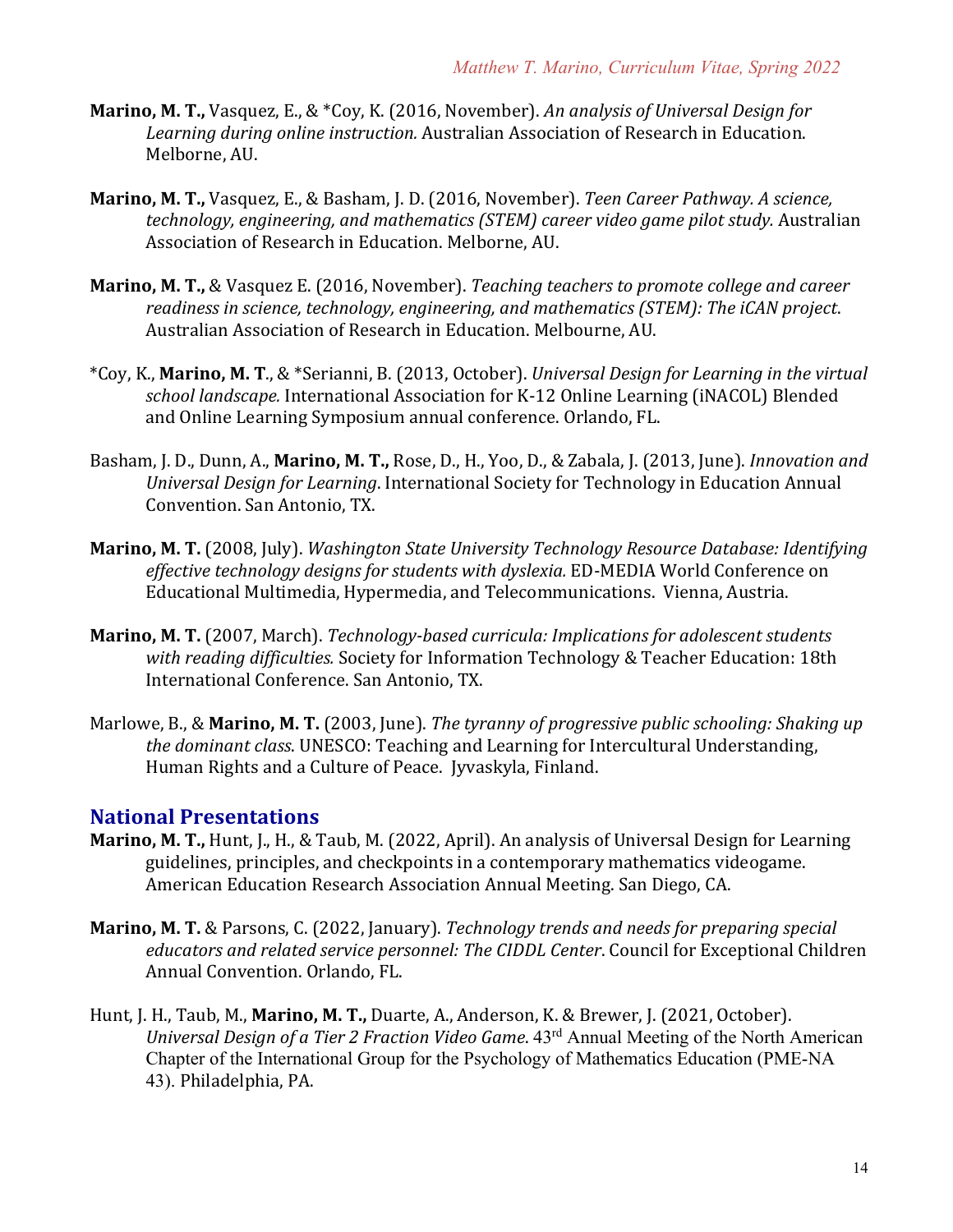- Hunt, J. H., Taub, M., & Marino, M. T. (2021, June). *Fraction assessment activities for conceptual teaching* / Model Mathematics Education (ModelME). Poster presented at National Science Foundation. Community for Advancing Discovery Research in Education PI Meeting. Washington, D.C.
- Taub, M., Marino, M. T., & Hunt, J. (2021, March). *Gameplay analytics indicate students' access and* advancement: Design of Mathematics Education. Council for Exceptional Children annual convention. Virtual.
- **Marino, M. T.** & Vasquez, E. (2020, April). *Coaching as a means to enhance executive function for postsecondary STEM majors.* American Educational Research Association (AERA) annual conference. San Francisco, CA. Conference Cancelled.
- **Marino, M. T.** & Vasquez, E. (2020, April). A five year PLS-SEM study of postsecondary STEM *majors.* American Educational Research Association (AERA) Annual conference. San Francisco. CA. Conference Cancelled.
- Roy, K. & **Marino, M. T.** (2020, March). *Developing fun and safe STEM labs for students with high incidence disabilities.* National Science Teacher Association annual conference. Boston, MA. Conference Cancelled.
- **Marino, M. T.,** Vasquez, E., Gaiser, J., & Wright, C. (2019, June). *Universal Design for Learning (UDL): Gaming and Simulation Innovations.* Serious Play Conference. Orlando, FL.
- **Marino, M. T.,** Vasquez, E., & Banergee, M. (2019, May). *iCAN: Enhancing executive function in STEM majors.* Postsecondary Disability Training Institute. Boston, MA.
- **Marino, M. T.** & Vasquez, E. (2019, March). Changing students' lives with personalized executive function mentoring. 2019 UDL IRN Summit. Orlando, FL.
- **Marino, M. T.,** Vasquez, E., & Basham, J. D. (2017, April). *Preparing special educators to promote college and career readiness in STEM: The iCAN project.* Proceedings from the American Education Research Association Annual Meeting. San Antonio, TX.
- **Marino, M. T., Basham, J. D., & Vasquez, E. (2017, April).** Teen Career Pathway: An analysis of a *career preparation video game for middle school students with and without disabilities.* Proceedings from the American Education Research Association Annual Meeting. San Antonio, TX.
- Berkeley, S., Marino, M. T., Vasquez, E., Whitehead, A., & Annetta, L. (2017, April). Lessons from a decade of video game research for students with disabilities in science *education*. Symposium presentation at the Annual Meeting of the National Association for Research in Science Teaching (NARST). San Antonio, TX.
- **Marino, M. T.,** Vasquez, E., & Banerjee, M. (2016, June). *Interdisciplinary Coaching As a Nexus for* transforming how institutions support undergraduates in STEM (iCAN). Postsecondary Disability Training Institute. Philadelphia, PA.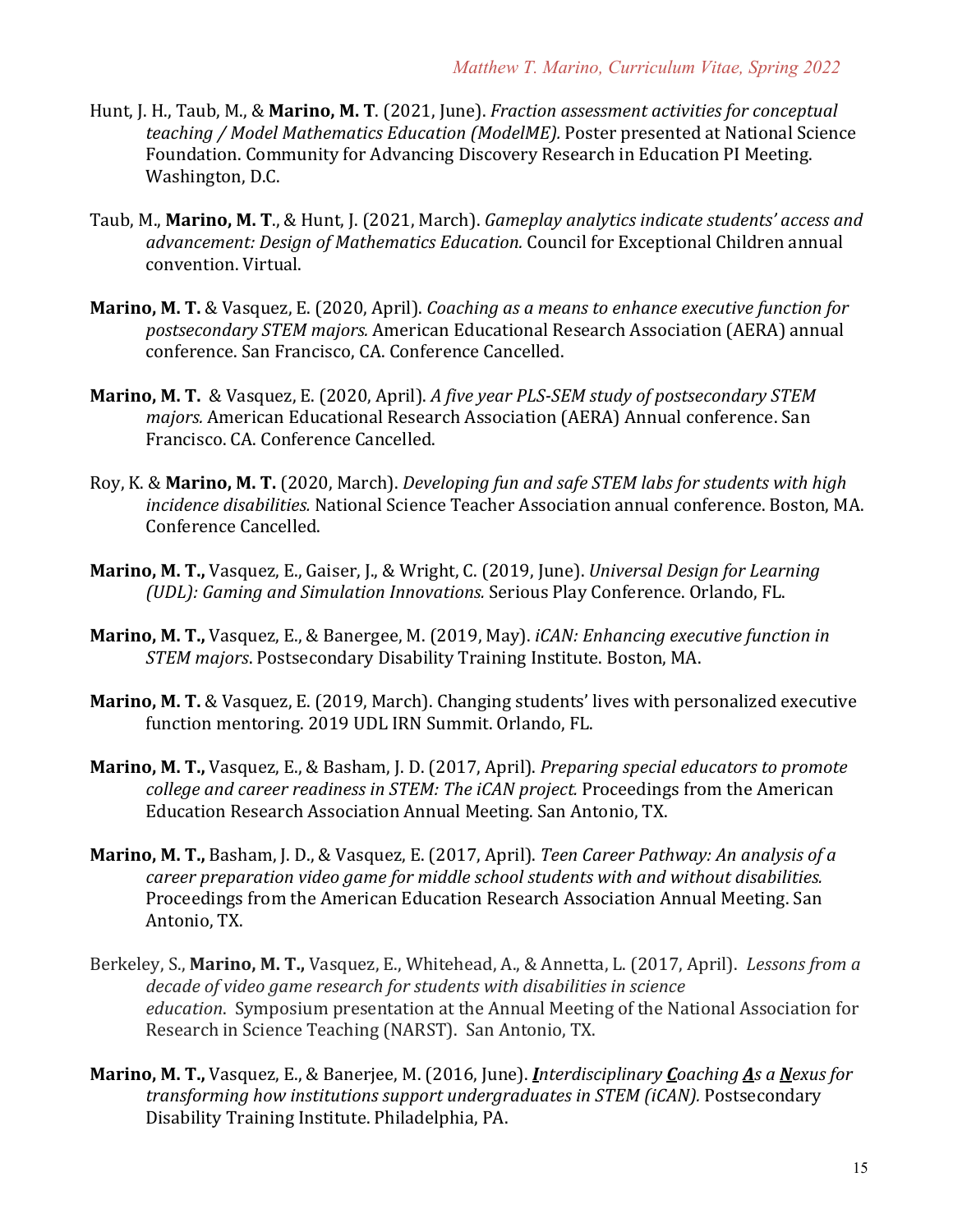- **Marino, M. T., Basham, J. D., Vasquez, E., & Israel, M. (2016, April).** *Gaming and Learners with Disabilities.* Council for Exceptional Children Annual Convention, St. Louis, MO.
- Coy, C. & Marino, M. T. (2016, April). *Applying UDL in digital learning environments.* Council for Exceptional Children Annual Convention, St. Louis, MO.
- **Marino, M. T.,** Vasquez, E., & \*Donehower, C. (2016, March). *iCAN: An exploratory study of UDL principles for college students with and without disabilities.* Universal Design for Learning Implementation Research Network annual convention. Towson University, MD.
- Israel, M., **Marino, M. T.**, & Basham, J. D. (2014, April). *Teaching science with video games: Implications for engaging students with disabilities.* Council for Exceptional Children Annual Convention, Philadelphia, PA.
- Israel, M., Wang, S., **Marino, M. T.**, & Basham, J. D. (2014, April). A multilevel analysis of diverse *learners playing science video games: Interactions between gaming features, learning* disability status, reading proficiency, and gender. Paper presented at the American Educational Research Association 14<sup>th</sup> Annual Meeting. Philadelphia, PA.
- Basham, J. D., Marino, M. T., Lowery, A., Gardner, J., & \*Coy, K. (2014, March). *Overcoming barriers* to UDL implementation. Universal Design for Learning Implementation Research Network annual convention. John's Hopkins University, MD.
- Vasquez, E. & Marino, M. T. (2014, March). Project Autism Spectrum Disorders. Paper Presented at the *American Council on Rural Special Education Conference*, Tempe, AZ.
- **Marino, M. T.,** \*Beecher, C. C., \*Delisio, L., & \*Becht, K. (2013, April). *Increasing students' STEM performance using video games.* Council for Exceptional Children Annual Convention, San Antonio, TX.
- \*Coy, K. A., Smith, S., **Marino, M. T.,** & Basham, J. (2013, April). *Online instruction with Universal*  Design for Learning in the K-8 virtual classroom. Council for Exceptional Children Annual Convention, San Antonio, TX.
- Gardner, J., Basham, J., \*Coy, K. A., Israel, M., **Marino, M. T.**, & Smith, S. (2013, April) *Universal* Design for Learning: Operation, measurement, and fidelity of implementation issues. Council for Exceptional Children Annual Convention, San Antonio, TX.
- Israel, M., & Marino M. T. (2012, November). *Resources for understanding STEM in special* education. Council for Exceptional Children Teacher Education Division Annual Conference. Grand Rapids, MI.
- Basham, J. D., Israel, M., & Marino M. T. (2012, April). *Cool tools to engage students in STEM* education. Council for Exceptional Children Annual Convention. Denver, CO.
- **Marino, M. T.,** \*Beecher, C. C., & \*Coy, K. (2012, April). *Teaching with video games: Engaging ALL* students in STEM education. Council for Exceptional Children Annual Convention. Denver, CO.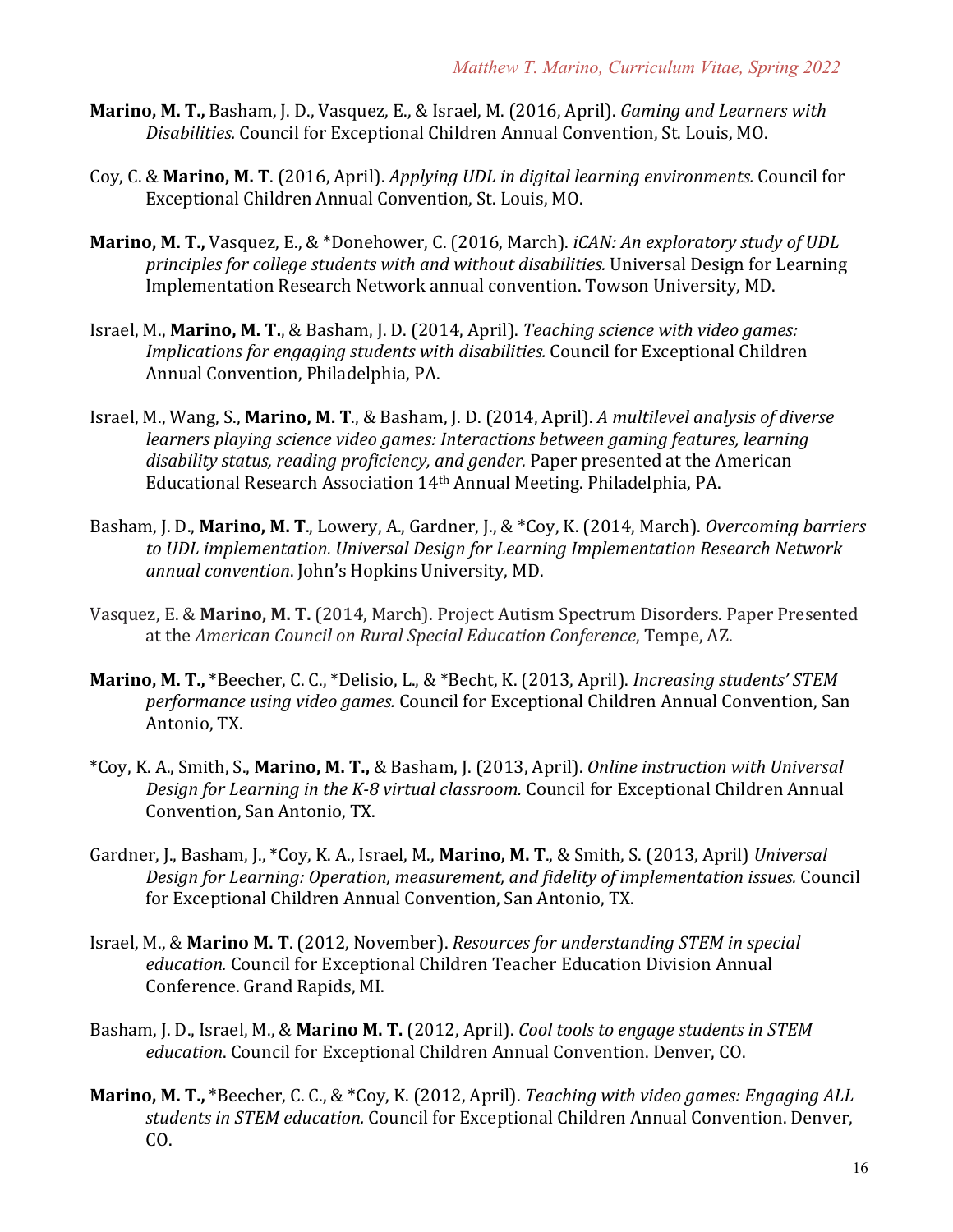- **Marino, M. T., White, D., Norton, D., Quinn, B., & Basham (2011, June).** *Designing middle school science games for students who struggle with reading.* Games+Learning+Society. Seventh Annual Conference. Madison, WI.
- **Marino, M. T., Basham, J. D., & White, D. (2011, March).** Using video games to help students with *learning disabilities and other at-risk students succeed in secondary science classes.* National Science Teachers Association National Conference on Science Education. San Francisco, CA.
- **Marino, M. T., & Black, A. (2010, May).** *Factors associated with struggling readers' achievement in* a technology-based astronomy curriculum. Paper presented at the American Educational Research Association Annual Meeting. Denver, CO.
- **Marino, M. T.,** & Basham. J. D. (2010, April). *Using technology to enhance science, technology,* engineering, and mathematics (STEM) learning. Council for Exceptional Children Annual Convention. Nashville. TN.
- **Marino, M. T.,** & \*Antony, P. (2008, April). *The effect of altered readability levels in a technology*based middle school science curriculum. Council for Exceptional Children Annual Convention. Boston, MA.
- **Marino, M. T.** (2005, April). *Implementing electronic portfolios as an accountability measure in* pre-service special education programs. 28th Annual Teacher Education Division of the Council for Exceptional Children Convention. Portland, ME.
- **Marino, M. T.** (2005, April). *Technology: Improving access to the general education curriculum.* Council for Exceptional Children Convention. Baltimore, MD.

#### **Regional Presentations**

- **Marino, M. T., &** \*Parsons, C. (2019, December). Infusing Universal Design for Learning in Video Games. UDL-IRN & Toni Jennings Exceptional Education Institute Regional Conference.
- **Marino, M. T.,** Vasquez, E., Hines, R., & Holbrook, J. (2016, April). *Technology innovations at the University of Central Florida*. Workshop for Florida Technology Leadership Consortium.
- \*Coy, K., **Marino, M. T.,** & \*Serianni, B. (2014, February). *Universal Design for Learning in K-12 virtual schools.* Florida Education Technology Conference*.* Orlando, FL.
- **Marino, M. T.** (2010, March). *Enhancing middle school science performance with universally* designed video games. Washington Association of School Administrators Annual Conference. Yakima, WA.
- **Marino, M. T.** (2008, January). *Effective technologies that support inclusive science instruction.* Florida Education Technology Conference (FETC). Orlando, FL.
- **Marino, M. T.** & Roy, K. (2007, April). *Using technology to promote science literacy for students* who struggle with reading. National Science Teachers Association National Conference on Science Education. St. Louis, MO.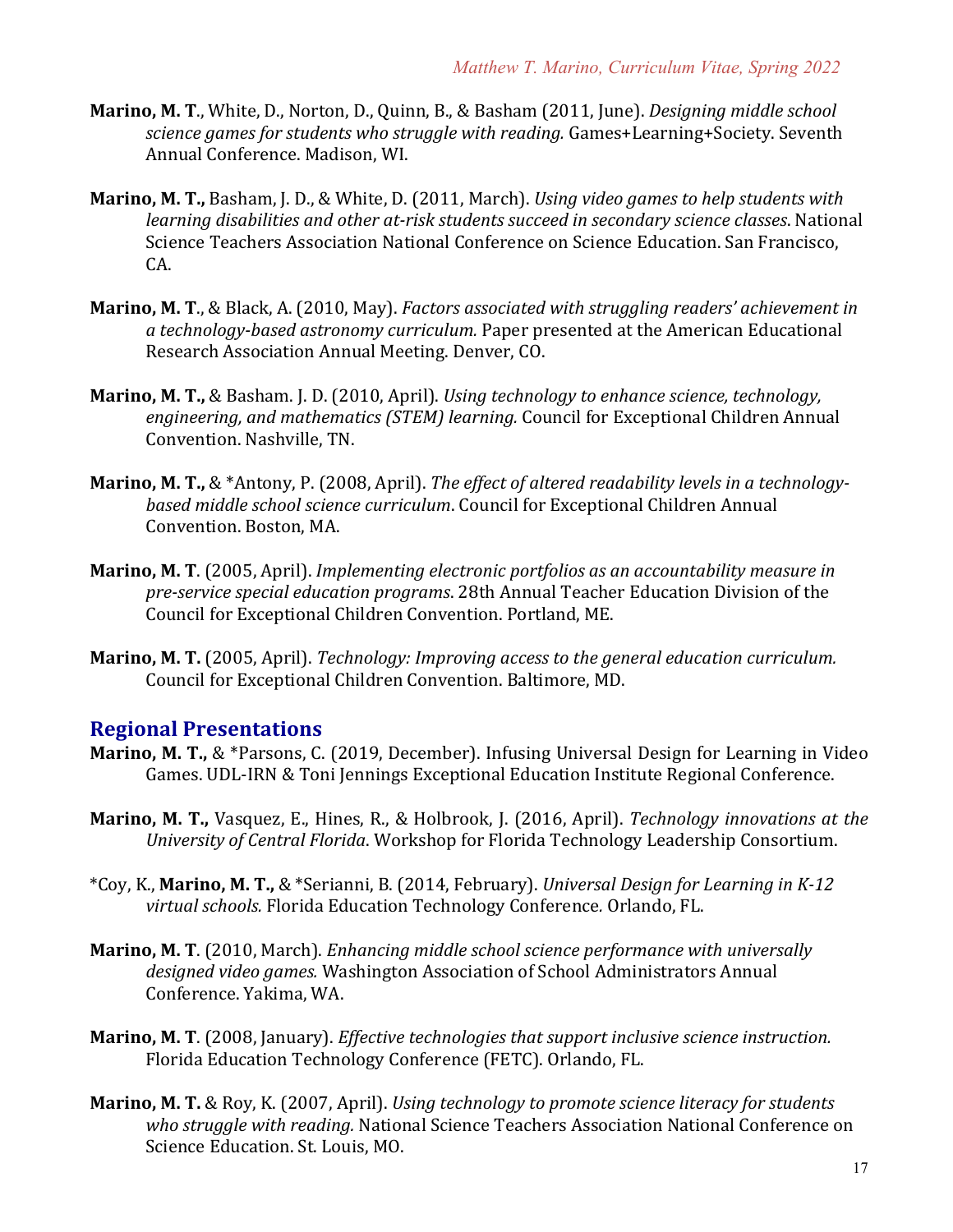- **Marino, M. T.** (2007, February). *Supporting students with reading difficulties using technology.* 25<sup>th</sup> Annual Inter-Disciplinary Educational Alternate Strategies (IDEAS) Conference. Spokane, WA.
- **Marino, M. T., Roy, K., & Nichols, S. (2005, November).** *Students with learning disabilities and science: Technology lights the learning fire.* National Science Teachers Association Eastern Area Convention. Hartford, CT.

# **University Teaching**

## **University of Central Florida, Orlando**

EEX 4242 - Teaching Exceptional Students in Secondary Settings (Undergraduate)

- EEX 4941 Student Teaching Supervisor (Undergraduate / Graduate)
- EEX 4763 Technology for Teachers of Students with Special Needs (Undergraduate)
- EEX 6065 Programming for Students with Disabilities at the Secondary Level (Graduate)
- EEX 6938 College and Career Readiness for Adolescents with Disabilities (Graduate)
- EEX 7527 Professional Writing / Grant Writing (Doctoral)
- EEX 6918 Directed Research (Doctoral)
- EEX 6908 Directed Independent Studies (Doctoral)
- EEX 7466 Universal Design for Learning: A framework for Exceptional Education Research (Doctoral)

#### **Washington State University, Pullman**

SPED 595 - Universal Design for Learning (Doctoral) SPED  $420/520$  – Teaching in the Inclusive Classroom (Undergraduate/Masters) SPED 403 /503 - Secondary Education for Students with Disabilities (Undergraduate/Masters) T&L 470 - Methods for Teaching English Language Learners and Students with Disabilities for Secondary Teachers (Undergraduate)

#### **University of Connecticut, Storrs**

EPSY 308 - Instruction for Students with Special Needs in the Mainstream EDCI 391 - Learning Theories EGEN 294, 295,  $& 297 - Student Teaching Seminars$ Students with Disabilities for Secondary Teachers (Undergraduate)

### **National Review Service**

- National Science Foundation Technical Reviewer (2008 present)
- Institute of Education Sciences (IES) Technical Reviewer (2016 2019)
- External Tenure and Promotion Reviewer (2015 Present)
- Journal of Special Education Technology Editorial Board (2009 present)
- Journal of Science Education and Technology -Editorial Board (2017 present)
- Journal of Postsecondary Education and Disability Editorial Board (2011 2013)
- Exceptionality Education International Review Board (2014 present)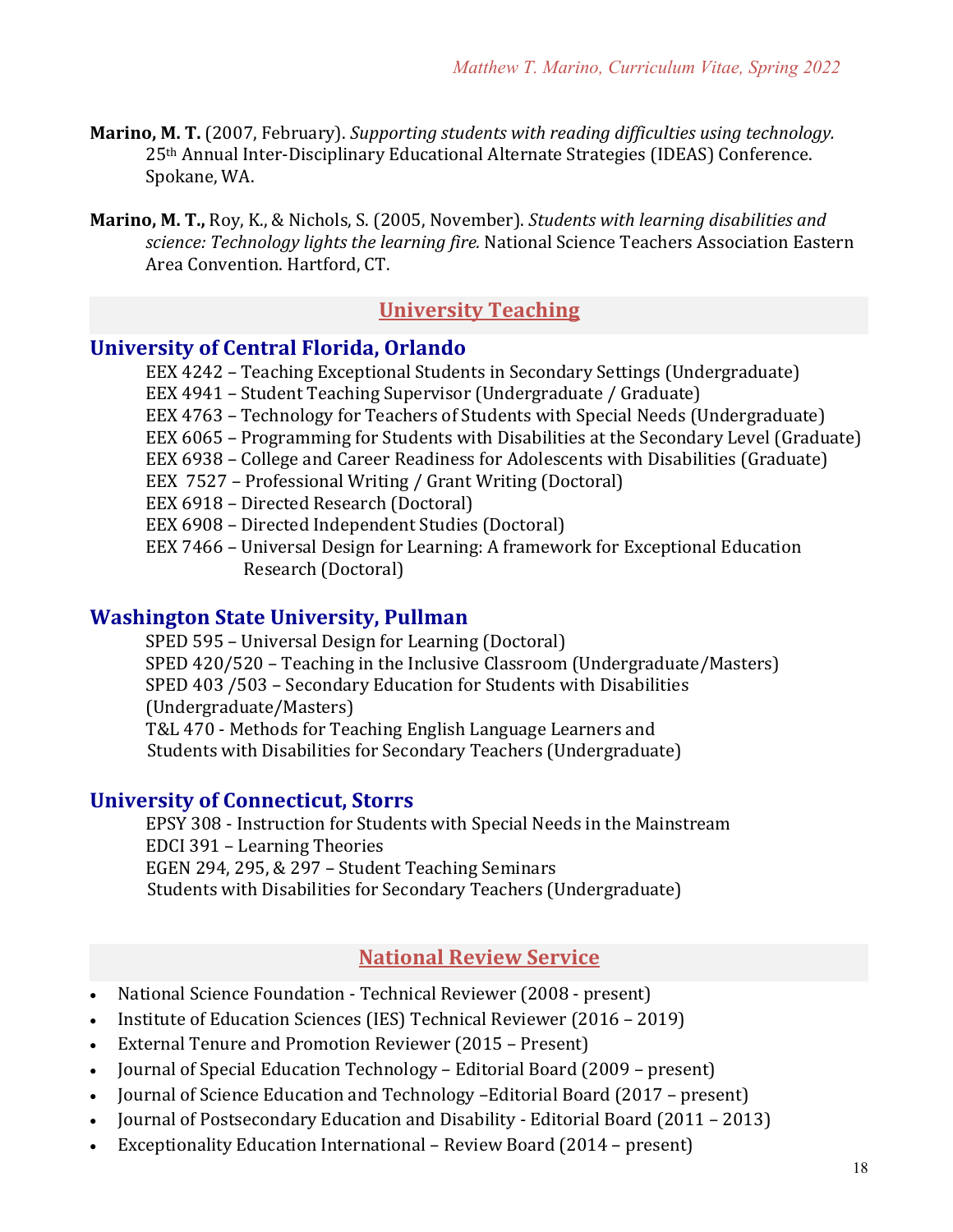- Teaching Exceptional Children Review Board (2012 present).
- Remedial & Special Education Review Board (2012 present)
- Science Activities Review Board (2017)
- FOCUS Review Board (2015 present)
- Journal of Research in Science Teaching –Review Board (2009 present)
- Journal of Science Education & Technology Review Board (2010 2017)
- NASSP Bulletin Review Board (2010 2012)

# **National Committee Work**

- Co-Chair UDL Committee on level 1 District Certification Design (2017 2018).
- UDL Council (sponsored by CAST, UDL Implementation and Research Network, & the National Universal Design for Learning Taskforce) -Invited member (2016 - present).
- UDL Implementation & Research Network, Senior Advisor to the Board of Directors (2014-Present).

## **State Service**

#### **University of Central Florida**

- School of Teacher Education Tenure and Promotion Committee Chair (2020)
- School of Teacher Education Graduate Curriculum Committee Chair (2019-2020)
- Faculty Senate IT Committee (2017 2018)
- Faculty Senate Undergraduate Common Program Oversight Committee (2017)
- Faculty Senate Research Council (2013 2018)
- Faculty Council (alternate) (2014 2016)
- Coordinator Exceptional Education M.A. & M.Ed. Graduate Programs (2013 2015)
- Annual Faculty Evaluation Standards and Procedures Committee (2013 2014)
- Chair Research Incentive Award Selection Committee (2012 2013)
- College of Education and Human Performance Research Committee (Alternate 2017-2018)

#### **Other Central Florida Service**

- Chair: Central Florida STEM Education Council Advisory Committee (2013 2014)
- Central Florida STEM Education Council Advisory Committee (2012 2013)

## **Washington State**

### **Office of the Superintendent of Public Instruction**

- WEST-E Special Education Certification Assessment (2009)
- Special Education Endorsement Standards (2006 2009)
- Elementary Education Endorsement Standards (2006 2008)

#### **Washington State University Committees**

- Graduate Studies  $(2010 2012)$
- Center for Education, Research, and Outreach (2008 2009)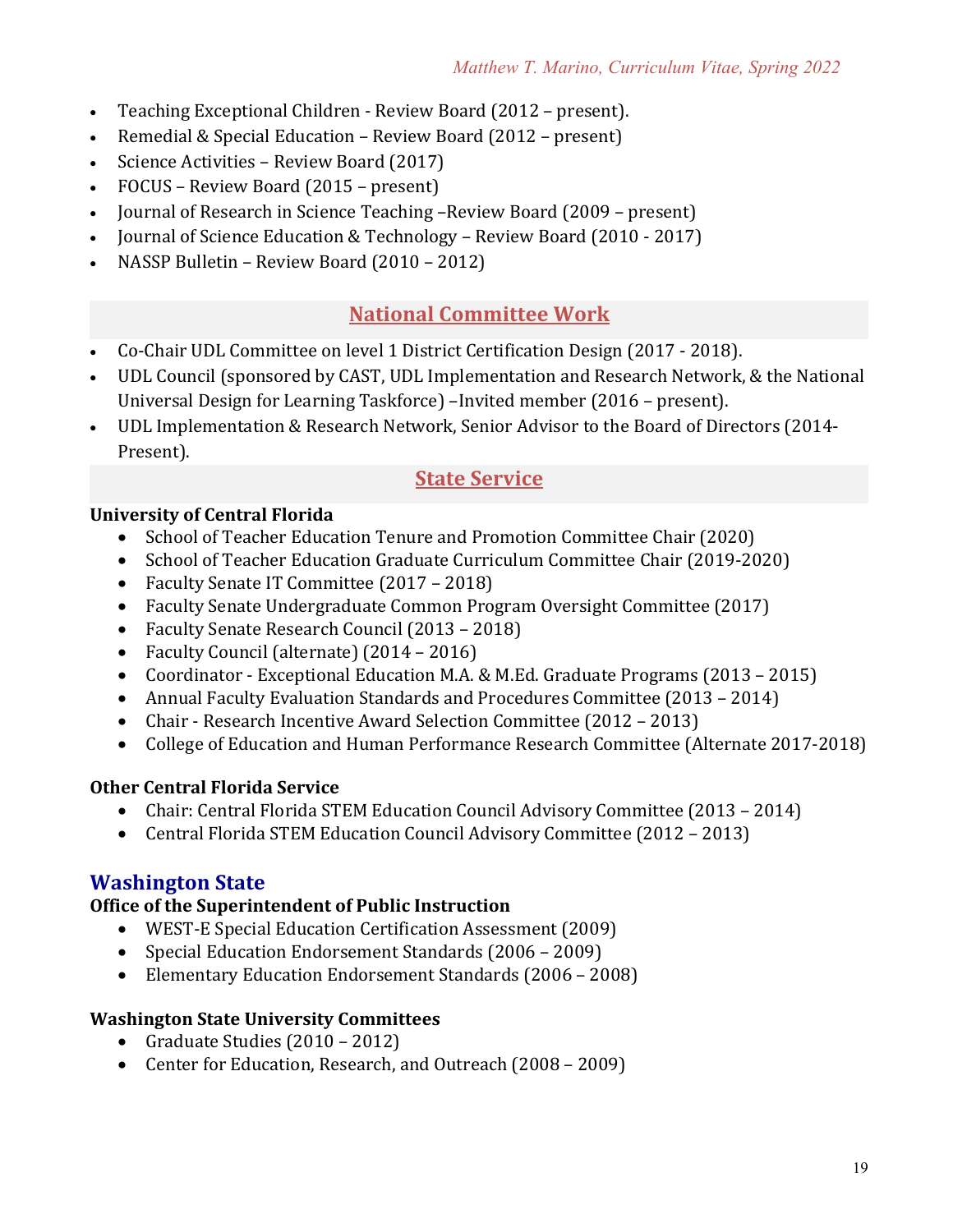#### **College of Education Committees**

- Graduate Studies  $(2010 2012)$
- Grant Proposal Review (2010 2012)
- Futures  $(2009)$
- Chair Electronic Portfolio Assessment and Accreditation (2007)

#### **Department of Teaching and Learning Committees**

- Special Education  $(2006 2012)$
- Elementary Education (2006 2012)
- Secondary Education (2007 2012)

# **Mentoring & Leadership**

#### **Post-Doctoral Fellowship**

Dr. Benjamin Gallegos (2016-2017) with NSF funded project iCAN

#### **Doctoral Dissertation Committees Chair**

- Fisher, K. (2016). *The relationship between extracurricular STEM activities and performance on the Florida Science Assessment.* Ph.D. Dissertation, College of Education and Human Performance, Department of Child, Family, and Community Sciences. University of Central Florida.
- Coy, K. (2012). *Online instruction with Universal Design for Learning in the synchronous K-12 Classroom.* Ph.D. Dissertation. Department of Teaching and Learning. Washington State University.

#### **Honors in the Major Committee Chair**

Parsons, C. (2017). *Metacognitive coaching as a means to enhance college and career success for students with executive function disorders.* College of Education and Human Performance, University of Central Florida.

#### **Committee Member**

- Donehower, C. (2017). *The effect of an interactive robot on the social skills of early childhood learners*. Ph.D. Dissertation, Ph.D. Dissertation, College of Education and Human Performance, Department of Child, Family, and Community Sciences. University of Central Florida.
- Gallegos, B., (2016). *The role of virtual avatars in supporting middle school students from culturally* and *linguistically diverse backgrounds on science in after school programs*. Ph.D. Dissertation, Ph.D. Dissertation, College of Education and Human Performance, Department of Child, Family, and Community Sciences. University of Central Florida.
- Koch, A. (2016). *Project iCAN: An analysis of Landmark College Model of Supports.* Ph.D. Dissertation, College of Education and Human Performance, Department of Child, Family, and Community Sciences. University of Central Florida.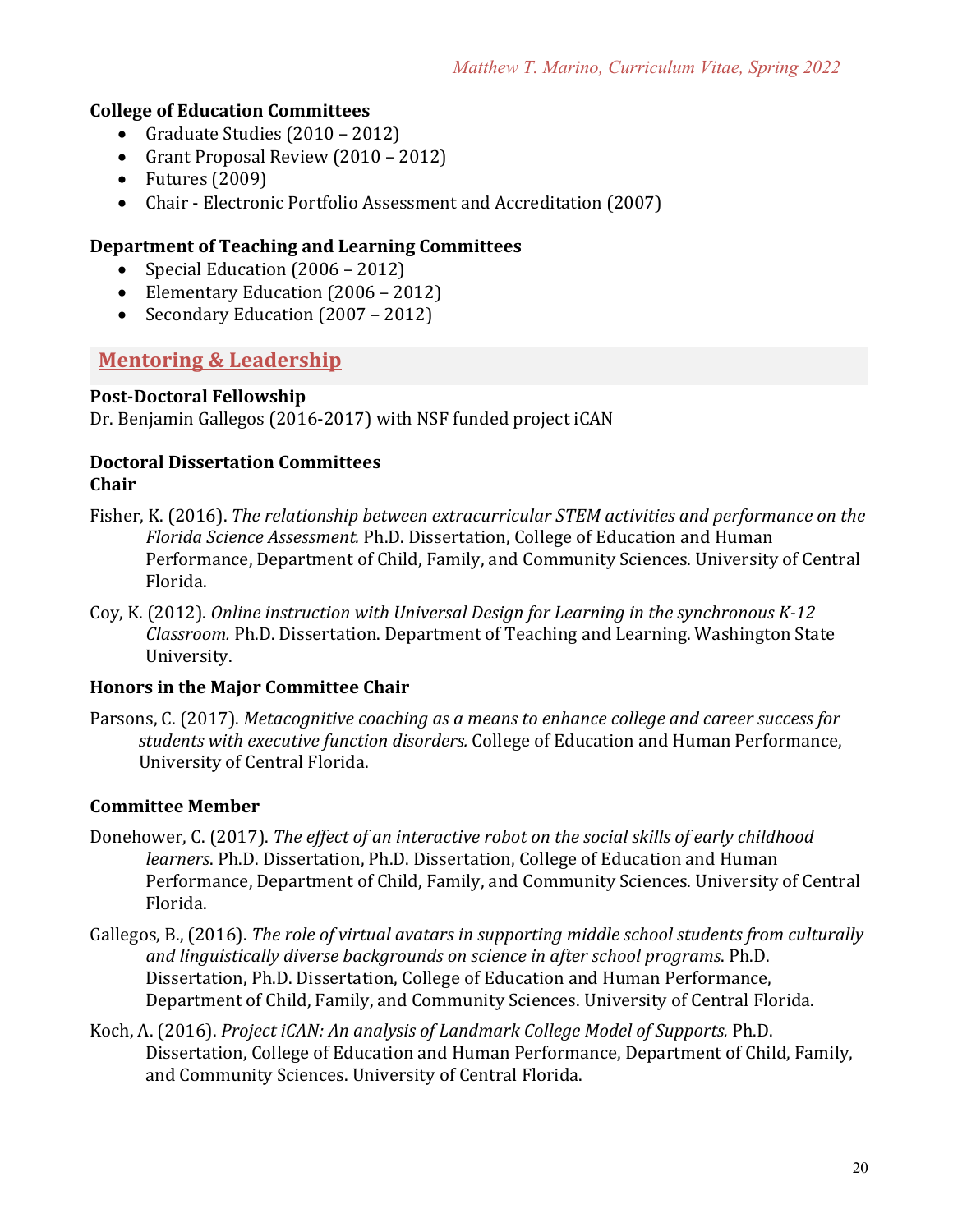- Bukaty, C. A. (2015). *Effects of mixed-reality peer interactions on workplace problem-solving of young adults with intellectual disabilities* Ph.D. Dissertation, College of Education and Human Performance, Department of Child, Family, and Community Sciences. University of Central Florida.
- Delisio, L. A. (2015). *Effects of the KNWS graphic organizer and video self-modeling through voice* thread on the mathematical word problem solving of students with disabilities. Ph.D. Dissertation, College of Education and Human Performance, Department of Child, Family, and Community Sciences. University of Central Florida.
- Hardin, S. E. (2014). *Predictors of school engagement for females with emotional and behavioral* disabilities. Ph.D. Dissertation, College of Education and Human Performance, Department of Child, Family, and Community Sciences. University of Central Florida.
- Hughes, D. E. (2014). *The design and evaluation of a video game to help train perspective-taking* and empathy in autism spectrum disorder children. Ph.D. Dissertation, College of Sciences, Department of Modeling and Simulation. University of Central Florida.
- Serianni, B. (2014). An analysis of online instruction practices for students with disabilities in K-12 settings. Ph.D. Dissertation, College of Education and Human Performance, Department of Child, Family, and Community Sciences. University of Central Florida.
- Ehrli, H., F. (2014). *Examining the perspectives of college students with learning disabilities on their* secondary education experience as it relates to serving students with learning disabilities and *preparing them for graduation.* Ed.D. Dissertation, College of Education, Department of Child, Family, and Community Sciences. University of Central Florida,
- Hayes, A. T. (2013). *Effects of social presence on learning outcomes in virtual learning* environments. Ph.D. Dissertation, College of Sciences, Department of Modeling and Simulation. University of Central Florida.
- Beecher, C. C. (2011). A latent growth curve analysis of reading achievement for an at-risk *population.* Ph.D. Dissertation. Department of Teaching and Learning. Washington State University.
- Antony, P J. (2009). *How do social, cultural, and educational attitudes affect opportunities and daily experiences of people with disabilities in Kerla-India.* Department of Teaching and Learning. Washington State University.

#### **External Committee Member**

- Hunt, C. (2020). *Does Universal Design for Learning exist in the Wild*? Ph. D. Dissertation, Department of Special Education. University of Kansas.
- Carter, R. A. (2017). *Understanding blended learning for students with and without disabilities.* Ph. D. Dissertation, Department of Special Education. University of Kansas.
- Alsalem M. A. (2015). *Considering and supporting the implementation of Universal Design for* Learning among teachers of student who are deaf and hard of hearing in Saudi Arabia. Ph. D. Dissertation, Department of Special Education. University of Kansas.

#### **UCF Advising**

• Advising for over 200 M.A. and M.Ed. students in Exceptional Student Education.